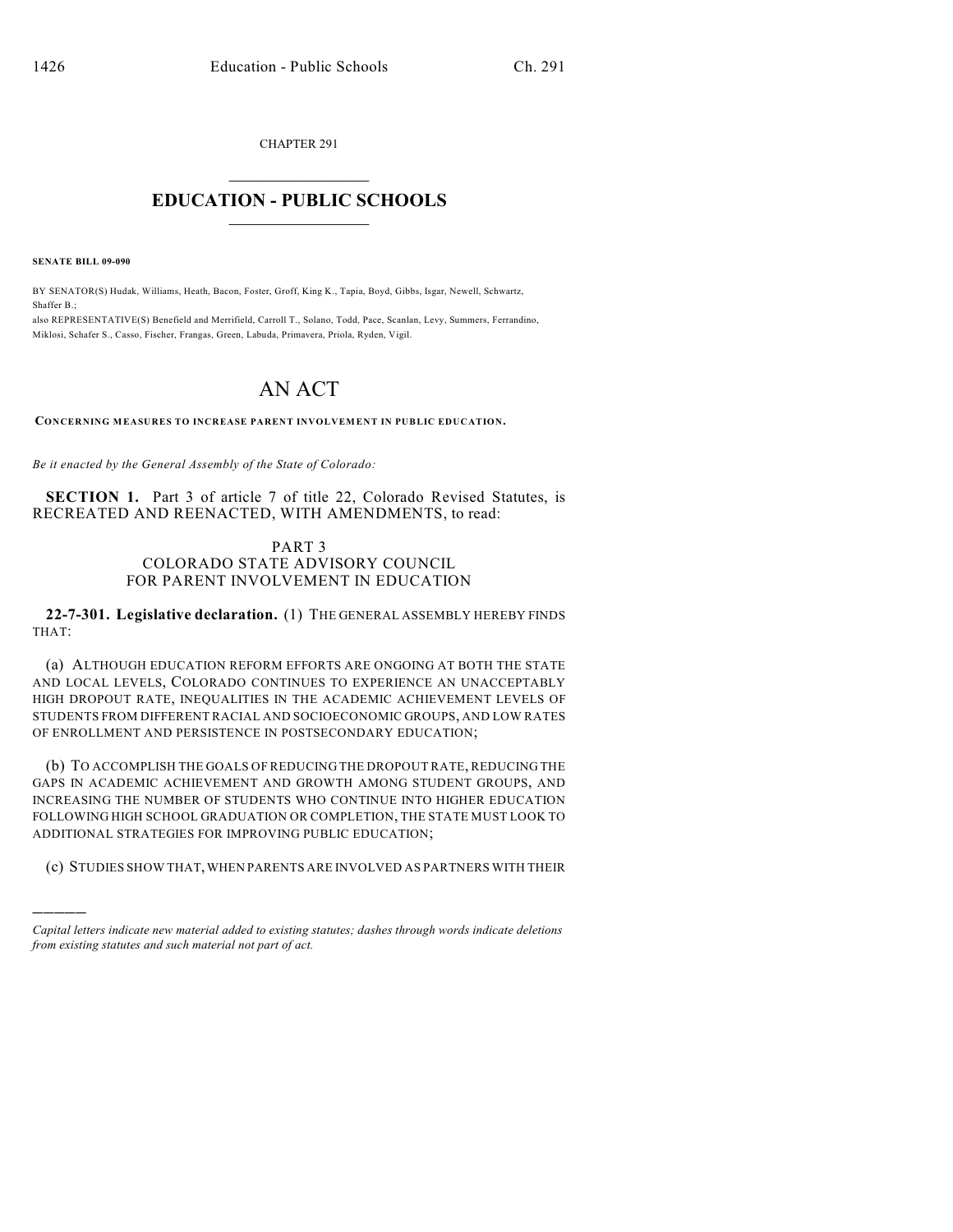CHILDREN'S SCHOOLS, STUDENTS ACHIEVE HIGHER LEVELS OF ACADEMIC PERFORMANCE, STUDENTS DEMONSTRATE BETTER ATTENDANCE AND HOMEWORK COMPLETION, AND STUDENTS ARE LESS LIKELY TO DROPOUT OF SCHOOL;

(d) STUDENTS FROM DIVERSE CULTURAL BACKGROUNDS TEND TO PERFORM BETTER ACADEMICALLY WHEN THEIR PARENTS AND THE PROFESSIONALS AT THEIR SCHOOLS COLLABORATE TO BRIDGE THE GAP BETWEEN THE CULTURE AT HOME AND THAT AT THE SCHOOL; AND

(e) SECONDARY STUDENTS WHOSE PARENTS ARE INVOLVED WITH THEIR SCHOOLS MAKE BETTER TRANSITIONS INTO POSTSECONDARY EDUCATION, MAINTAIN THE QUALITY OF THEIR ACADEMIC WORK, AND ARE MORE LIKE TO DEVELOP REALISTIC PLANS FOR THEIR FUTURES.

(2) THE GENERAL ASSEMBLY THEREFORE FINDS THAT IT IS IN THE BEST INTERESTS OF THE STATE TO CREATE A STATE ADVISORY COUNCIL FOR PARENT INVOLVEMENT IN EDUCATION THAT WILL REVIEW BEST PRACTICES AND RECOMMEND TO POLICY MAKERS AND EDUCATORS STRATEGIES TO INCREASE PARENT INVOLVEMENT IN PUBLIC EDUCATION, THEREBY HELPING TO IMPROVE THE QUALITY OF PUBLIC EDUCATION AND RAISE THE LEVEL OF STUDENTS' ACADEMIC ACHIEVEMENT THROUGHOUT THE STATE.

**22-7-302. Definitions.** AS USED IN THIS PART 3, UNLESS THE CONTEXT OTHERWISE REQUIRES:

(1) "CHARTER SCHOOL" MEANS A CHARTER SCHOOL AUTHORIZED BY A SCHOOL DISTRICT PURSUANT TO PART 1 OF ARTICLE 30.5 OF THIS TITLE OR A CHARTER SCHOOL AUTHORIZED BY THE STATE CHARTER SCHOOL INSTITUTE PURSUANT TO PART 5 OF ARTICLE 30.5 OF THIS TITLE.

(2) "CLOSE THE ACHIEVEMENT AND GROWTH GAP" MEANS TO LESSEN THE VARIANCE IN ACADEMIC ACHIEVEMENT AND GROWTH AMONG STUDENT GROUPS, AS REFLECTED IN STATEWIDE ASSESSMENT SCORES OR PERFORMANCE ON POSTSECONDARY AND WORKFORCE READINESS ASSESSMENTS AND IN CALCULATIONS OF STUDENTS' LONGITUDINAL ACADEMIC GROWTH, BY IMPROVING THE ACADEMIC ACHIEVEMENT AND GROWTH OF STUDENTS IN THOSE GROUPS THAT ARE UNDERPERFORMING.

(3) "COUNCIL" MEANS THE COLORADO STATE ADVISORY COUNCIL FOR PARENT INVOLVEMENT IN EDUCATION CREATED IN SECTION 22-7-303.

(4) "DEPARTMENT" MEANS THE DEPARTMENT OF EDUCATION CREATED AND EXISTING PURSUANT TO SECTION 24-1-115, C.R.S.

(5) "NATIONAL STANDARDS FOR FAMILY-SCHOOL PARTNERSHIPS" MEANS THE FOLLOWING RESEARCH-BASED STANDARDS FOR FAMILY-SCHOOL PARTNERSHIPS RECOGNIZED NATIONALLY BY PARENT TEACHER ASSOCIATIONS:

(a) FAMILIES ARE ACTIVE PARTICIPANTS IN THE LIFE OF THE SCHOOL AND FEEL WELCOMED, VALUED, AND CONNECTED TO EACH OTHER, TO SCHOOL STAFF, AND TO WHAT STUDENTS ARE LEARNING AND DOING IN THE CLASSROOM;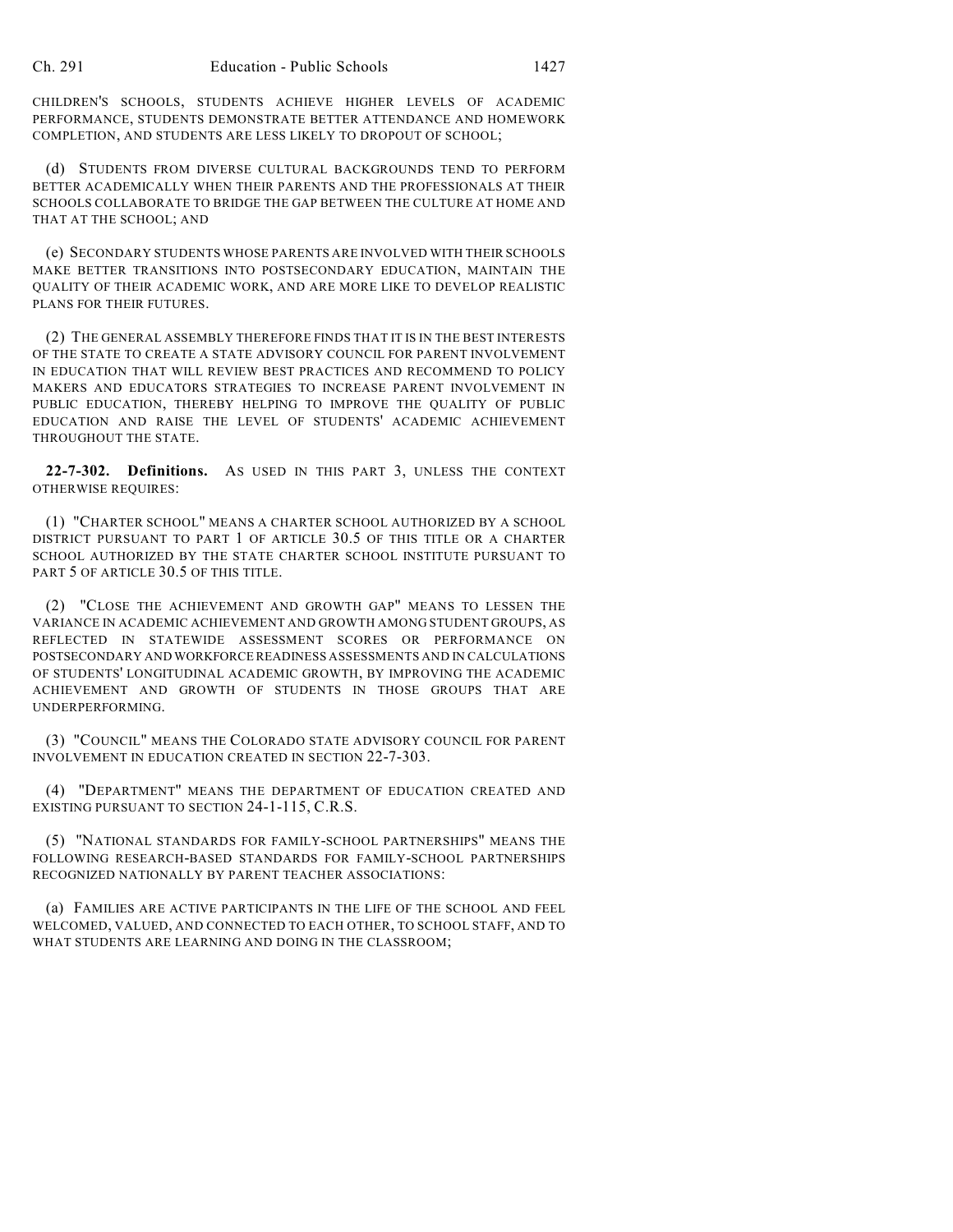(b) FAMILIES AND SCHOOL STAFF ENGAGE IN REGULAR, MEANINGFUL COMMUNICATION ABOUT STUDENT LEARNING;

(c) FAMILIES AND SCHOOL STAFF CONTINUOUSLY COLLABORATE TO SUPPORT STUDENTS' LEARNING AND HEALTHY DEVELOPMENT BOTH AT HOME AND AT SCHOOL AND HAVE REGULAR OPPORTUNITIES TO STRENGTHEN THEIR KNOWLEDGE AND SKILLS TO PROVIDE SAID SUPPORT EFFECTIVELY;

(d) FAMILIES ARE EMPOWERED TO BE ADVOCATES FOR THEIR OWN AND OTHER CHILDREN TO ENSURE THAT STUDENTS ARE TREATED FAIRLY AND HAVE ACCESS TO LEARNING OPPORTUNITIES THAT WILL SUPPORT THEIR SUCCESS;

(e) FAMILIES AND SCHOOL STAFF ARE EQUAL PARTNERS IN DECISIONS THAT AFFECT CHILDREN AND FAMILIES AND TOGETHER INFORM, INFLUENCE, AND CREATE POLICIES, PRACTICES, AND PROGRAMS; AND

(f) FAMILIES AND SCHOOL STAFF COLLABORATE WITH COMMUNITY MEMBERS TO CONNECT STUDENTS, FAMILIES, AND STAFF TO EXPANDED LEARNING OPPORTUNITIES, COMMUNITY SERVICES, AND CIVIC PARTICIPATION.

(6) "PARENT" MEANS A CHILD'S BIOLOGICAL PARENT, ADOPTIVE PARENT, OR LEGAL GUARDIAN OR ANOTHER ADULT PERSON RECOGNIZED BY THE CHILD'S SCHOOL AS THE CHILD'S PRIMARY CAREGIVER.

(7) "PARENT EDUCATION PROGRAM" MEANS A PROGRAM TO TEACH PARENTS STRATEGIES AND SKILLS FOR WORKING WITH THEIR CHILDREN AND THE STAFF OF THE SCHOOLS AND INSTITUTIONS OF HIGHER EDUCATION IN WHICH THEIR CHILDREN ARE ENROLLED.

(8) "PARENT INVOLVEMENT GRANT PROGRAM" MEANS THE PARENT INVOLVEMENT IN EDUCATION GRANT PROGRAM CREATED IN SECTION 22-7-305.

(9) "SCHOOL-BASED PARENT INFORMATION RESOURCE CENTER" MEANS A CENTER THAT PROVIDES TO PARENTS INFORMATION ON EDUCATION OPPORTUNITIES FOR THEIR CHILDREN, TRAINING FOR PARENTS AND FAMILIES ON EDUCATION ISSUES, AND OTHER SUPPORT SERVICES THAT MAY BE AVAILABLE TO PARENTS, SUCH AS MENTAL HEALTH SERVICES, SOCIAL SERVICES, AND HOUSING REFERRALS.

(10) "STATE BOARD" MEANS THE STATE BOARD OF EDUCATION CREATED AND EXISTING PURSUANT TO SECTION 1 OF ARTICLE IX OF THE STATE CONSTITUTION.

**22-7-303. Colorado state advisory council for parent involvement in education - created - membership.** (1) THERE IS HEREBY CREATED WITHIN THE DEPARTMENT OF EDUCATION THE COLORADO STATE ADVISORY COUNCIL FOR PARENT INVOLVEMENT IN EDUCATION. THE COUNCIL SHALL CONSIST OF MEMBERS APPOINTED AS PROVIDED IN THIS SECTION AND SHALL HAVE THE POWERS AND DUTIES SPECIFIED IN THIS PART 3. THE COUNCIL SHALL EXERCISE ITS POWERS AND PERFORM ITS DUTIES AND FUNCTIONS UNDER THE DEPARTMENT, THE COMMISSIONER OF EDUCATION, AND THE STATE BOARD OF EDUCATION AS IF THE SAME WERE TRANSFERRED TO THE DEPARTMENT BY A **TYPE 2** TRANSFER AS DEFINED IN THE "ADMINISTRATIVE ORGANIZATION ACT OF 1968", ARTICLE 1 OF TITLE 24, C.R.S.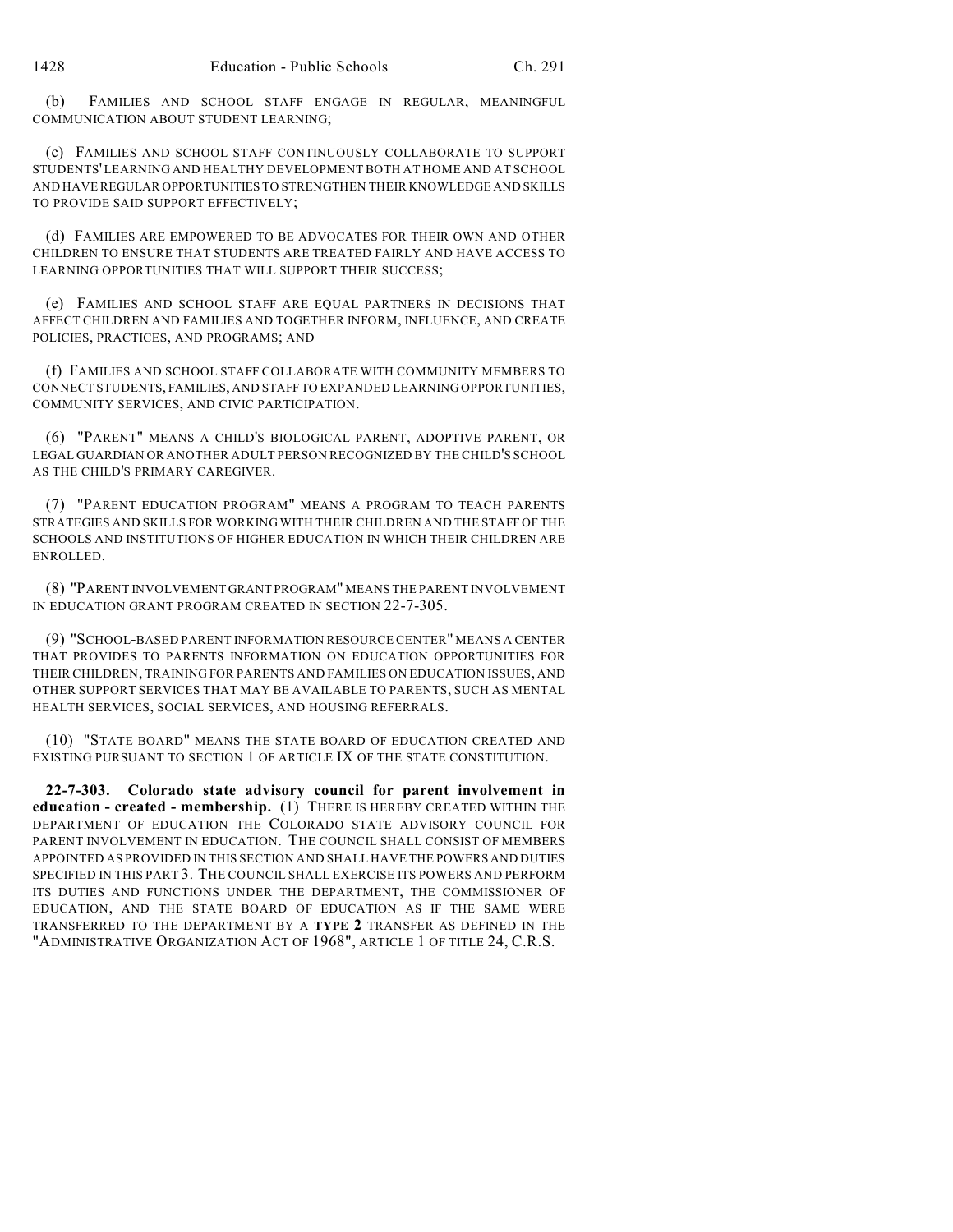(2) THE COUNCIL SHALL CONSIST OF THE FOLLOWING MEMBERS:

(a) THE FOLLOWING MEMBERS APPOINTED BY THE STATE BOARD:

(I) FIVE PERSONS WHO ARE PARENTS OF CHILDREN ENROLLED IN A PUBLICLY FUNDED PRESCHOOL PROGRAM, IN ANY OF GRADES ONE THROUGH TWELVE, OR IN A STATE-SUPPORTED INSTITUTION OF HIGHER EDUCATION;

(II) A REPRESENTATIVE FROM EACH OF THE PARENT INFORMATION AND RESOURCE CENTERS IN THE STATE THAT ARE RECOGNIZED BY AND RECEIVING FUNDING FROM THE OFFICE OF INNOVATION AND IMPROVEMENT IN THE FEDERAL DEPARTMENT OF EDUCATION;

(III) A REPRESENTATIVE FROM EACH OF THE PARENT TRAINING AND INFORMATION CENTERS IN THE STATE THAT ARE RECOGNIZED BY AND RECEIVING FUNDING FROM THE OFFICE OF SPECIAL EDUCATION AND REHABILITATIVE SERVICES IN THE FEDERAL DEPARTMENT OF EDUCATION;

(IV) A REPRESENTATIVE FROM EACH OF TWO NONPROFIT ORGANIZATIONS THAT PARTNER WITH FUNDING PROVIDERS, STATE AGENCIES, AND SERVICE PROVIDERS TO ASSIST ORGANIZATIONS IN PROVIDING SERVICES TO IMPROVE THE HEALTH AND WELL-BEING OF FAMILIES AND CHILDREN;

(V) A REPRESENTATIVE OF A STATEWIDE ORGANIZATION OF PARENTS AND TEACHERS;

(VI) A REPRESENTATIVE OF AN ORGANIZATION THAT REPRESENTS PARENTS AND STUDENTS WHO ADVOCATE IN THE AREAS OF EQUALITY AND JUSTICE IN EDUCATION, RACIAL JUSTICE FOR YOUTH, AND IMMIGRANT RIGHTS;

(VII) A REPRESENTATIVE OF A STATEWIDE ORGANIZATION THAT REPRESENTS SCHOOL EXECUTIVES;

(VIII) A REPRESENTATIVE OF A STATEWIDE ORGANIZATION THAT REPRESENTS MEMBERS OF SCHOOL DISTRICT BOARDS OF EDUCATION;

(IX) A REPRESENTATIVE OF A STATEWIDE ORGANIZATION THAT REPRESENTS TEACHERS;

(X) A REPRESENTATIVE OF A STATEWIDE ORGANIZATION THAT REPRESENTS CHARTER SCHOOLS;

(XI) A REPRESENTATIVE OF A STATEWIDE ORGANIZATION THAT REPRESENTS CAREER AND COLLEGE GUIDANCE COUNSELORS;

(XII) A REPRESENTATIVE OF A STATEWIDE ORGANIZATION THAT REPRESENTS CAREER AND TECHNICAL EDUCATION TEACHERS; AND

(XIII) A PERSON WITH EXPERTISE IN EARLY CHILDHOOD CARE AND EDUCATION; AND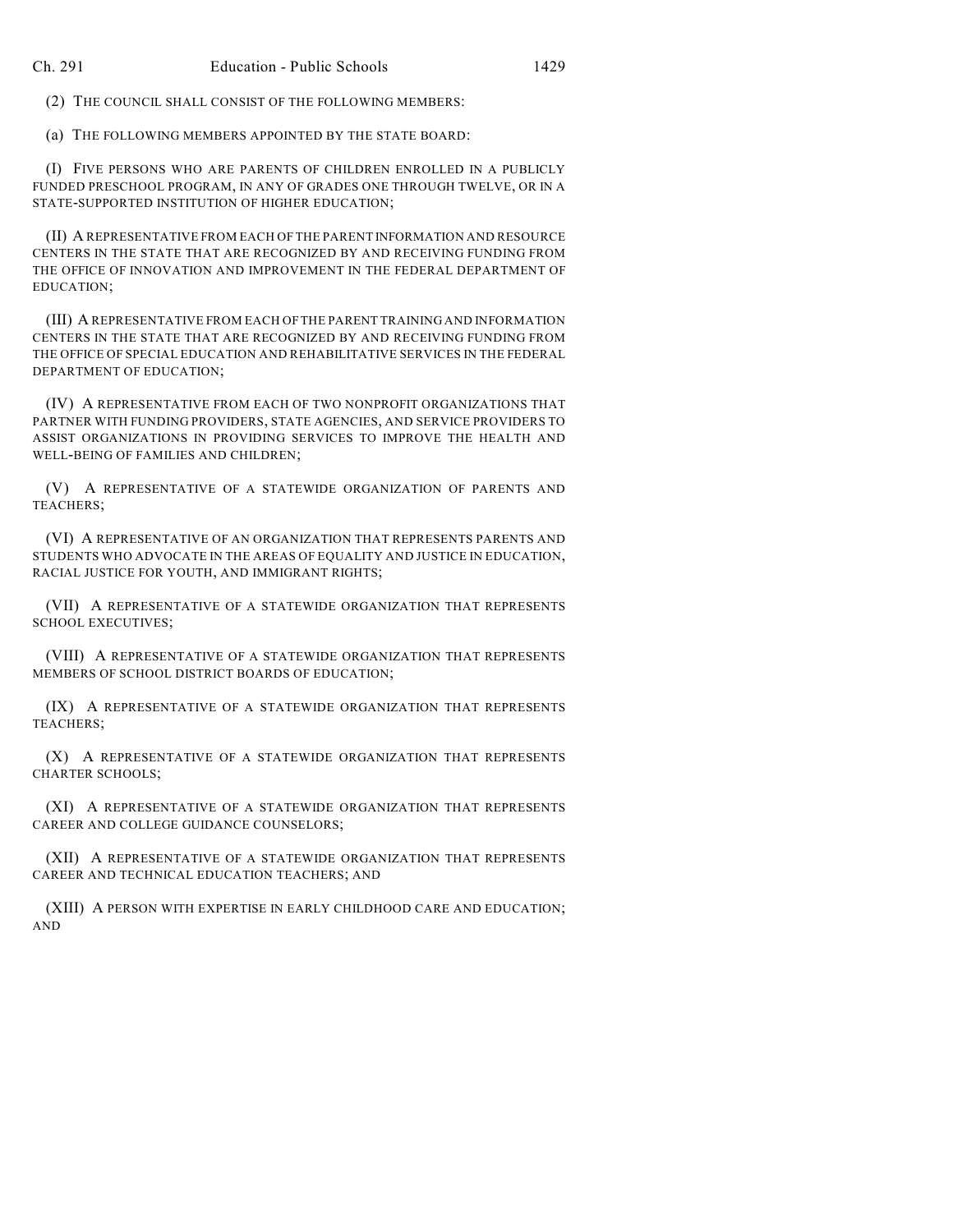(b) ONE OR MORE REPRESENTATIVES FROM THE DEPARTMENT OF EDUCATION, APPOINTED BY THE COMMISSIONER OF EDUCATION, WITH EXPERTISE IN THE FOLLOWING AREAS:

(I) STRATEGIES TO CLOSE THE ACHIEVEMENT AND GROWTH GAP;

(II) THE PROGRAM FOR THE EDUCATION OF MIGRANT CHILDREN DESCRIBED IN ARTICLE 23 OF THIS TITLE;

(III) THE ENGLISH LANGUAGE PROFICIENCY PROGRAM DESCRIBED IN ARTICLE 24 OF THIS TITLE;

(IV) FEDERAL TITLE I PROGRAMS;

(V) THE EDUCATION OF EXCEPTIONAL CHILDREN, AS DEFINED IN SECTION 22-20-103 (12); AND

(VI) THE FAMILY LITERACY EDUCATION GRANT PROGRAM CREATED IN SECTION 22-2-124;

(c) TWO PERSONS APPOINTED BY THE EXECUTIVE DIRECTOR OF THE DEPARTMENT OF HIGHER EDUCATION AS FOLLOWS:

(I) ONE PERSON WITH EXPERTISE IN IMPLEMENTING AN APPROVED TEACHER PREPARATION PROGRAM, AS DEFINED IN SECTION 23-1-121 (1) (a), C.R.S., AT AN INSTITUTION OF HIGHER EDUCATION IN THIS STATE; AND

(II) ONE PERSON WITH EXPERTISE IN THE SECONDARY-TO-HIGHER-EDUCATION TRANSITION PROGRAMS OPERATED WITHIN THE STATE; AND

(d) A REPRESENTATIVE OF THE DEPARTMENT OF HUMAN SERVICES APPOINTED BY THE EXECUTIVE DIRECTOR OF SAID DEPARTMENT.

(3) (a) A PERSON MAY NOT BE APPOINTED TO FILL MORE THAN ONE OF THE MEMBER POSITIONS REQUIRED IN SUBSECTION (2) OF THIS SECTION IN A SINGLE TERM. EACH APPOINTING AUTHORITY SHALL MAKE ITS INITIAL APPOINTMENTS ON OR BEFORE OCTOBER 1, 2009. EACH MEMBER OF THE COUNCIL SHALL SERVE AT THE PLEASURE OF THE MEMBER'S APPOINTING AUTHORITY. THE APPROPRIATE APPOINTING AUTHORITY SHALL FILL ANY VACANCIES ARISING DURING A MEMBER'S TERM ON THE COUNCIL.

(b) THE STATE BOARD, IN APPOINTING MEMBERS TO THE COUNCIL, SHALL, TO THE EXTENT PRACTICABLE, SELECT PERSONS WHO WILL REFLECT THE GENDER BALANCE AND ETHNIC AND RACIAL DIVERSITY OF THE STATE AND WILL PROVIDE REPRESENTATION FROM THROUGHOUT THE STATE.

(4) THE COUNCIL MEMBERS APPOINTED PURSUANT TO PARAGRAPH (a) OF SUBSECTION (2) OF THIS SECTION SHALL SERVE THREE-YEAR TERMS; EXCEPT THAT, OF THE PERSONS INITIALLY APPOINTED, THE STATE BOARD SHALL SELECT FOUR WHO SHALL SERVE INITIAL TERMS OF ONE YEAR AND FOUR WHO SHALL SERVE INITIAL TERMS OF TWO YEARS.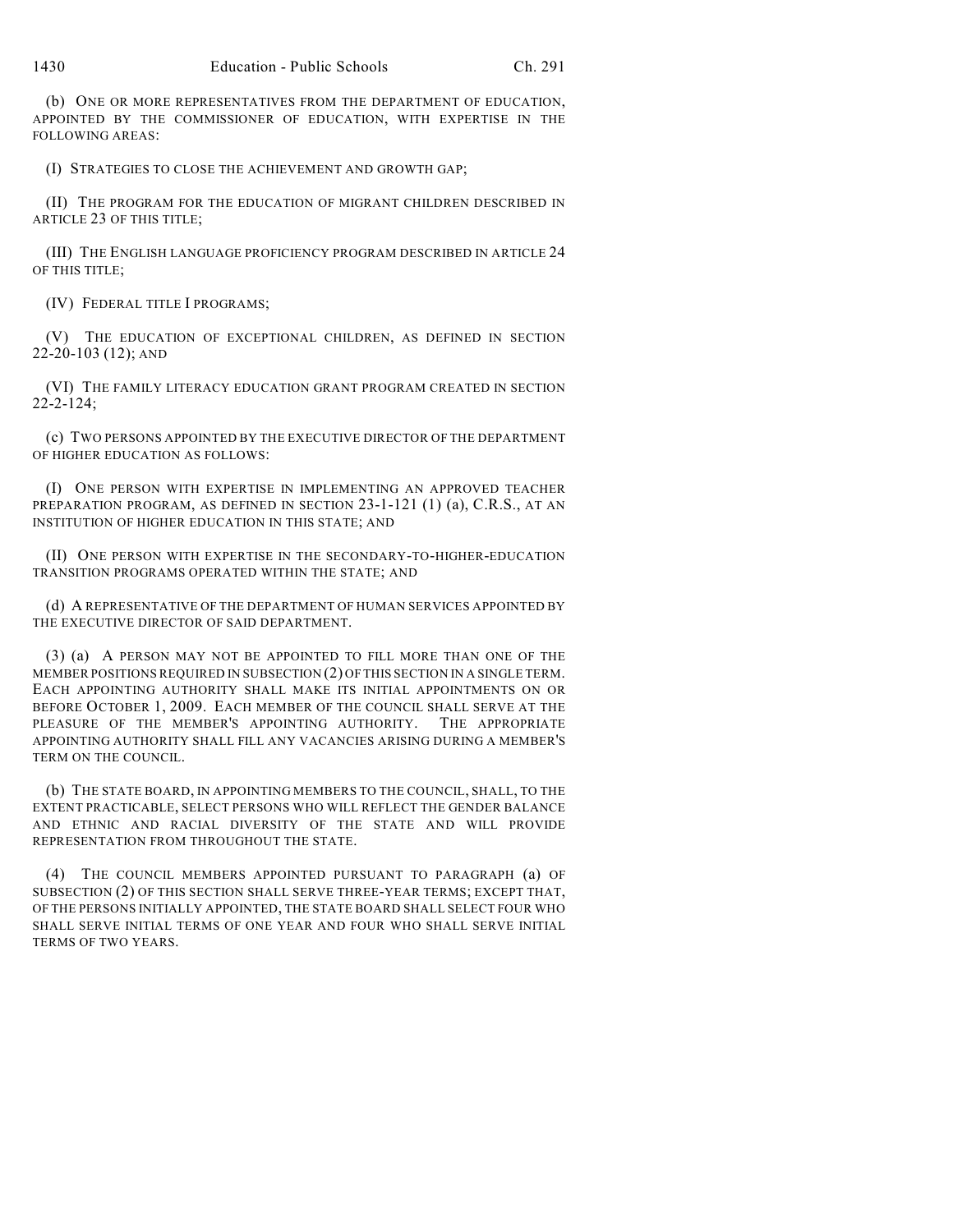(5) THE STATE BOARD SHALL CALL THE FIRST MEETING OF THE COUNCIL TO BE HELD NO LATER THAN NOVEMBER 15, 2009. AT ITS FIRST MEETING, AND ANNUALLY THEREAFTER, THE COUNCIL SHALL SELECT FROM AMONG ITS MEMBERS A PERSON TO SERVE AS CHAIR OF THE COUNCIL. THE COUNCIL SHALL MEET UPON CALL OF THE CHAIR AS OFTEN AS NECESSARY TO ACCOMPLISH ITS DUTIES AS SPECIFIED IN THIS PART<sub>3</sub>.

(6) THE COUNCIL MEMBERS SHALL SERVE WITHOUT COMPENSATION AND WITHOUT REIMBURSEMENT FOR EXPENSES.

**22-7-304. Council - advisory duties.** (1) THE COUNCIL SHALL INFORM, AT A MINIMUM, THE EARLY CHILDHOOD COUNCILS AND THE EARLY CHILDHOOD CARE AND EDUCATION COUNCILS CREATED PURSUANT TO ARTICLE 6.5 OF TITLE 26, C.R.S., PUBLIC SCHOOLS, SCHOOL DISTRICTS, THE STATE CHARTER SCHOOL INSTITUTE, THE DEPARTMENT, THE STATE BOARD, THE DEPARTMENT OF HIGHER EDUCATION, THE COLORADO COMMISSION ON HIGHER EDUCATION, AND THE GOVERNING BOARDS FOR THE STATE INSTITUTIONS OF HIGHER EDUCATION CONCERNING BEST PRACTICES AND STRATEGIES, ALIGNED WITH THE NATIONAL STANDARDS FOR FAMILY-SCHOOL PARTNERSHIPS, FOR INCREASING PARENT INVOLVEMENT IN PUBLIC EDUCATION AND PROMOTING FAMILY AND SCHOOL PARTNERSHIPS, INCLUDING BUT NOT LIMITED TO BEST PRACTICES AND STRATEGIES IN THE FOLLOWING AREAS:

(a) CREATING AND IMPLEMENTING PROGRAMS TO EFFECTIVELY INVOLVE PARENTS IN IMPROVING THEIR CHILDREN'S EDUCATION AND LEVELS OF ACADEMIC ACHIEVEMENT. TO IDENTIFY THESE BEST PRACTICES AND STRATEGIES, THE COUNCIL SHALL REVIEW THE PROGRAMS IMPLEMENTED IN OTHER STATES AND THE RESULTS OF STATE AND NATIONAL RESEARCH CONDUCTED IN THIS AREA.

(b) INVOLVING PARENTS IN PROGRAMS TO RAISE ACADEMIC ACHIEVEMENT, INCREASE HIGH SCHOOL GRADUATION RATES, DECREASE STUDENT DROPOUT RATES, AND CLOSE THE ACHIEVEMENT AND GROWTH GAP;

(c) INVOLVING PARENTS IN RESPONSE TO INTERVENTION PROGRAMS IN PUBLIC SCHOOLS AND SCHOOL DISTRICTS;

(d) INVOLVING PARENTS IN PROGRAMS TO RAISE ACADEMIC ACHIEVEMENT, IMPROVE THE PERSISTENCE RATE, AND IMPROVE THE ON-TIME GRADUATION RATE OF STUDENTS ENROLLED IN INSTITUTIONS OF HIGHER EDUCATION;

(e) INCREASING PARENT INVOLVEMENT IN EDUCATION-RELATED COMMITTEES AT THE LOCAL AND STATE LEVELS;

(f) DESIGNING AND IMPLEMENTING PARENT EDUCATION PROGRAMS AND CENTERS AND PARENT LEADERSHIP TRAINING PROGRAMS;

(g) CREATING AND IMPLEMENTING FAMILY-TO-SCHOOL LIAISON POSITIONS; AND

(h) ESTABLISHING AND IMPLEMENTING SCHOOL-BASED PARENT INFORMATION RESOURCE CENTERS.

(2) THE COUNCIL SHALL RECOMMEND TO THE STATE BOARD AND TO THE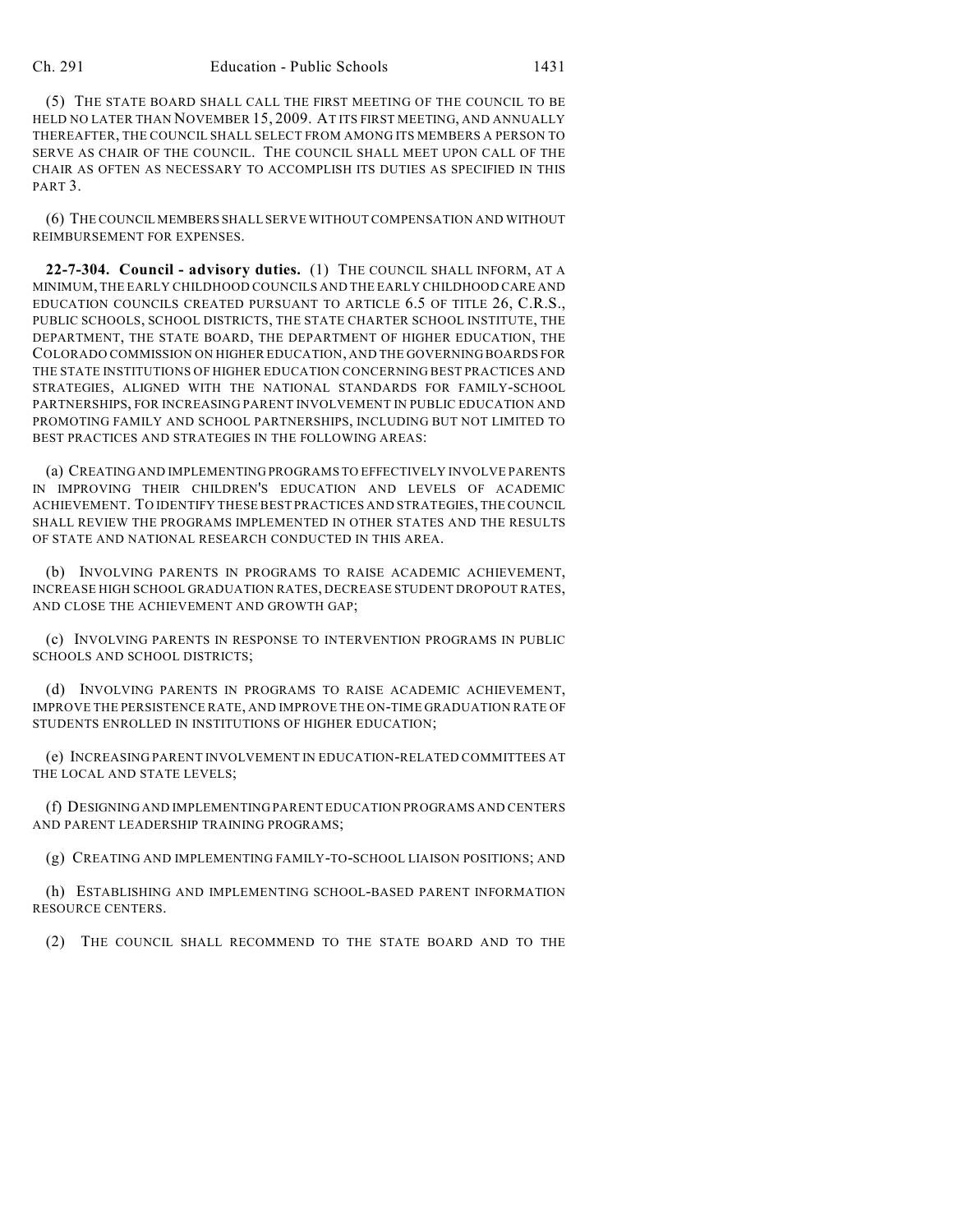COLORADO COMMISSION ON HIGHER EDUCATION PLANS FOR STATEWIDE PARENT INVOLVEMENT INITIATIVES, WHICH MAY INCLUDE, BUT NEED NOT BE LIMITED TO:

(a) REQUIRING EACH SCHOOL DISTRICT AND THE STATE CHARTER SCHOOL INSTITUTE, AS PART OF THE ACCREDITATION PROCESS, TO INCREASE THE LEVEL OF PARENT INVOLVEMENT IN EDUCATION; AND

(b) INITIATIVES TO INCREASE ADMISSIONS TO INSTITUTIONS OF HIGHER EDUCATION AND THE DEGREE-COMPLETION RATE AND TO REDUCE THE NEED FOR REMEDIATION.

**22-7-305. Parent involvement in education grant program - creation - rules - fund - reports.** (1) (a) THERE IS HEREBY CREATED IN THE DEPARTMENT THE PARENT INVOLVEMENT IN EDUCATION GRANT PROGRAM TO PROVIDE MONEYS TO ASSIST PUBLIC SCHOOLS IN CREATING AND IMPLEMENTING PROGRAMS TO SUPPORT GREATER PARENT INVOLVEMENT IN THE SCHOOLS. THE COUNCIL SHALL ASSIST THE DEPARTMENT IN IMPLEMENTING THE PARENT INVOLVEMENT GRANT PROGRAM AS PROVIDED IN THIS SECTION AND SHALL PROVIDE ADVICE TO RECIPIENT SCHOOLS TO ASSIST THEM IN CREATING AND IMPLEMENTING PROGRAMS TO ENSURE THAT THE PROGRAMS REFLECT THE BEST PRACTICES IDENTIFIED BY THE COUNCIL PURSUANT TO SECTION 22-7-304.

(b) THE SCHOOL DISTRICT OF A PUBLIC SCHOOL, OR A BOARD OF COOPERATIVE SERVICES OR REGIONAL SERVICE COUNCIL THAT OPERATES A PUBLIC SCHOOL, THAT SEEKS A GRANT THROUGH THE PARENT INVOLVEMENT GRANT PROGRAM SHALL APPLY ON BEHALF OF THE PUBLIC SCHOOL; EXCEPT THAT, IF THE PUBLIC SCHOOL IS A CHARTER SCHOOL, THE PUBLIC SCHOOL MAY APPLY ON ITS OWN BEHALF. TO BE ELIGIBLE TO RECEIVE A GRANT, A PUBLIC SCHOOL SHALL MEET ONE OR MORE OF THE FOLLOWING CRITERIA:

(I) A SIGNIFICANT PERCENTAGE, AS DEFINED BY RULE OF THE STATE BOARD, OF THE STUDENTS ENROLLED IN THE PUBLIC SCHOOL FOR THE THREE ACADEMIC YEARS IMMEDIATELY PRECEDING APPLICATION WERE:

(A) ELIGIBLE FOR FREE OR REDUCED-COST LUNCH PURSUANT TO THE PROVISIONS OF THE FEDERAL "NATIONAL SCHOOL LUNCH ACT", 42 U.S.C. SEC. 1751 ET SEQ.; OR

(B) STUDENTS WHOSE DOMINANT LANGUAGE IS NOT ENGLISH, AS DEFINED IN SECTION 22-24-103 (4);

(II) THE DROPOUT RATE FOR THE PUBLIC SCHOOL FOR EACH OF THE THREE ACADEMIC YEARS IMMEDIATELY PRECEDING APPLICATION EXCEEDED THE STATE AVERAGE DROPOUT RATE FOR EACH RESPECTIVE YEAR BY A PERCENTAGE ESTABLISHED BY RULE OF THE STATE BOARD;

(III) FOR EACH OF THE THREE ACADEMIC YEARS IMMEDIATELY PRECEDING APPLICATION, THE STATEWIDE ASSESSMENT SCORES OF STUDENTS ENROLLED IN THE PUBLIC SCHOOL DEMONSTRATED THAT:

(A) A SIGNIFICANT ACHIEVEMENT OR GROWTH GAP, AS DEFINED BY RULE OF THE STATE BOARD, EXISTED AMONG IDENTIFIED GROUPS OF STUDENTS; OR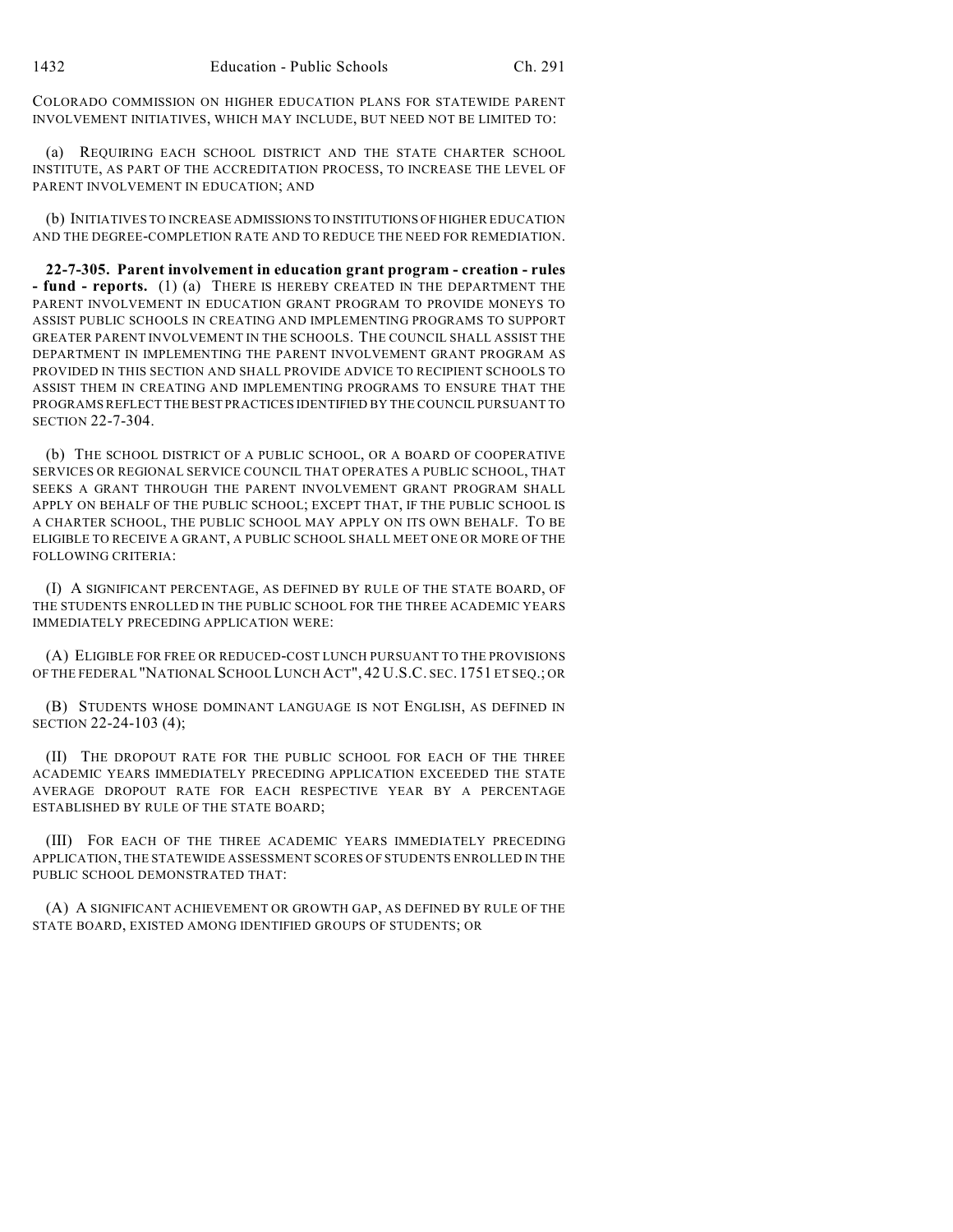(B) THE SCHOOL WAS AN ACADEMICALLY UNDERPERFORMING SCHOOL, AS DEFINED BY RULE OF THE STATE BOARD.

(c) THE PROGRAMS THAT A RECIPIENT SCHOOL MAY FUND WITH GRANT MONEYS RECEIVED THROUGH THE PARENT INVOLVEMENT GRANT PROGRAM SHALL INCLUDE, BUT NEED NOT BE LIMITED TO, PROGRAMS TO ESTABLISH:

(I) FAMILY-TO-SCHOOL LIAISON POSITIONS;

(II) PARENT LEADERSHIP TRAINING OPPORTUNITIES;

(III) CENTERS TO PROVIDE PARENT EDUCATION PROGRAMS; AND

(IV) SCHOOL-BASED PARENT INFORMATION RESOURCE CENTERS.

(2) THE STATE BOARD SHALL PROMULGATE RULES PURSUANT TO THE "STATE ADMINISTRATIVE PROCEDURE ACT", ARTICLE 4 OF TITLE 24,C.R.S., AS NECESSARY FOR IMPLEMENTATION OF THE PARENT INVOLVEMENT GRANT PROGRAM, INCLUDING BUT NOT LIMITED TO:

(a) RULES AS SPECIFIED IN PARAGRAPH (b) OF SUBSECTION (1) OF THIS SECTION AND SUBSECTION (5) OF THIS SECTION;

(b) RULES ESTABLISHING THE TIME FRAMES FOR SUBMISSION AND REVIEW OF APPLICATIONS AND SELECTION OF RECIPIENT SCHOOLS;

(c) RULES SPECIFYING THE INFORMATION TO BE INCLUDED IN GRANT APPLICATIONS; AND

(d) RULES IDENTIFYING ANY CRITERIA FOR SELECTION OF RECIPIENT SCHOOLS IN ADDITION TO THE CRITERIA SPECIFIED IN PARAGRAPH (b) OF SUBSECTION (1) OF THIS SECTION.

(3) THE COUNCIL SHALL REVIEW THE GRANT APPLICATIONS RECEIVED PURSUANT TO THIS SECTION AND SHALL RECOMMEND RECIPIENT SCHOOLS AND THE GRANT AMOUNTS TO THE STATE BOARD. SUBJECT TO AVAILABLE APPROPRIATIONS, THE STATE BOARD SHALL ANNUALLY AWARD GRANTS THROUGH THE PARENT INVOLVEMENT GRANT PROGRAM, WHICH GRANTS SHALL BE PAID FROM THE PARENT INVOLVEMENT GRANT PROGRAM FUND CREATED IN SUBSECTION (4) OF THIS SECTION.

(4) (a) THERE IS HEREBY CREATED IN THE STATE TREASURY THE PARENT INVOLVEMENT GRANT PROGRAM FUND, REFERRED TO IN THIS SUBSECTION (4) AS THE "FUND", THAT SHALL CONSIST OF SUCH MONEYS AS MAY BE CREDITED TO THE FUND PURSUANT TO PARAGRAPH (b) OF THIS SUBSECTION (4). THE MONEYS IN THE FUND SHALL BE SUBJECT TO ANNUAL APPROPRIATION BY THE GENERAL ASSEMBLY FOR THE DIRECT AND INDIRECT COSTS ASSOCIATED WITH THE IMPLEMENTATION OF THE PARENT INVOLVEMENT GRANT PROGRAM. ANY MONEYS IN THE FUND NOT EXPENDED FOR THE PURPOSE OF THIS SECTION MAY BE INVESTED BY THE STATE TREASURER AS PROVIDED BY LAW. ALL INTEREST AND INCOME DERIVED FROM THE INVESTMENT AND DEPOSIT OF MONEYS IN THE FUND SHALL BE CREDITED TO THE FUND. ANY UNEXPENDED AND UNENCUMBERED MONEYS REMAINING IN THE FUND AT THE END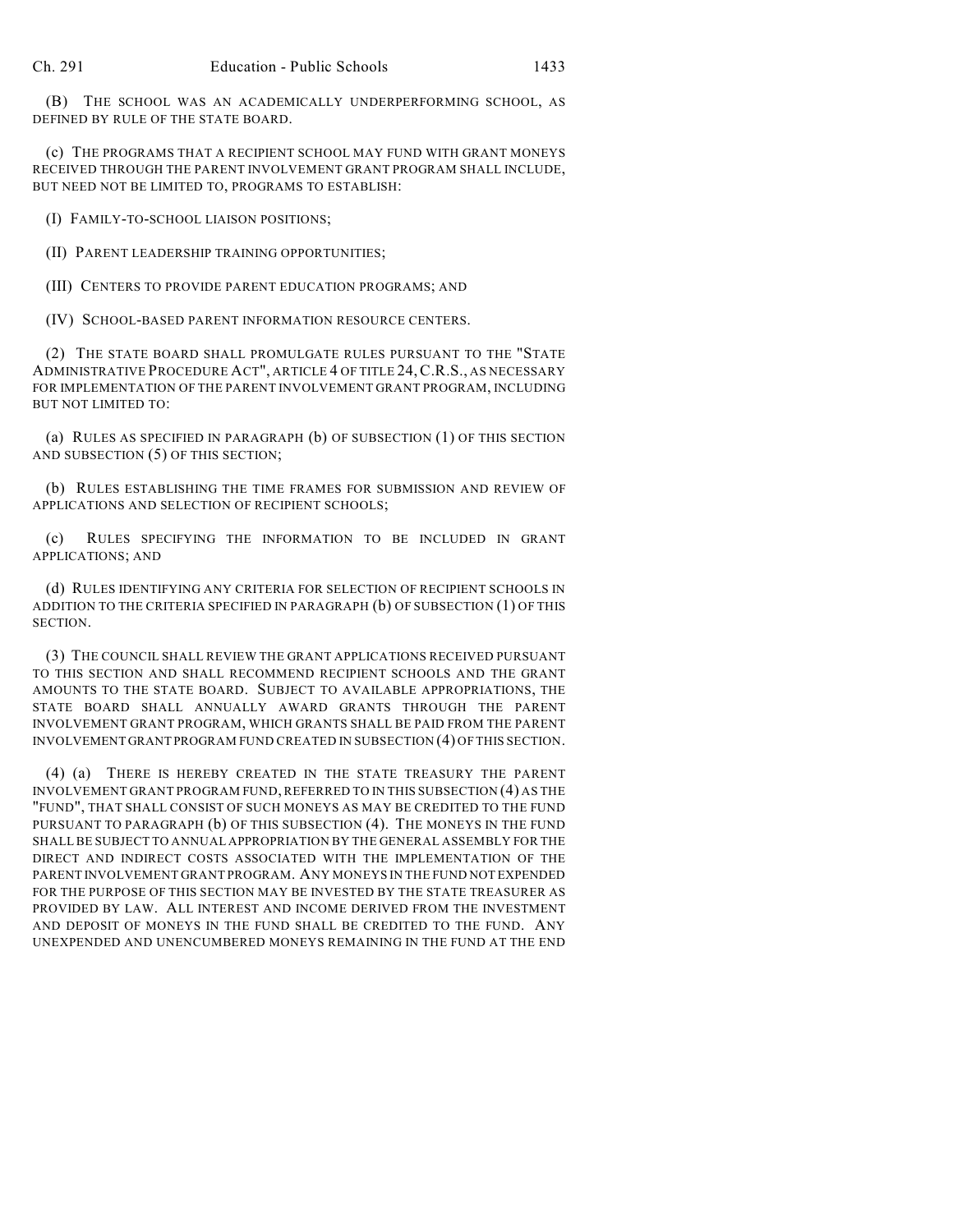OF A FISCAL YEAR SHALL REMAIN IN THE FUND AND SHALL NOT BE CREDITED OR TRANSFERRED TO THE GENERAL FUND OR ANOTHER FUND; EXCEPT THAT ANY UNEXPENDED AND UNENCUMBERED MONEYS REMAINING IN THE FUND AS OF JUNE 30, 2019, SHALL BE TRANSFERRED TO THE GENERAL FUND.

(b) THE COUNCIL SHALL SEEK AND MAY ACCEPT GIFTS, GRANTS, AND DONATIONS FROM PRIVATE OR PUBLIC SOURCES FOR THE PURPOSES OF THE PARENT INVOLVEMENT GRANT PROGRAM; EXCEPT THAT THE COUNCIL SHALL NOT ACCEPT A GIFT, GRANT, OR DONATION IF IT IS SUBJECT TO CONDITIONS THAT ARE INCONSISTENT WITH THIS PART 3 OR ANY OTHER LAW OF THE STATE. THE COUNCIL SHALL TRANSMIT ALL PRIVATE AND PUBLIC MONEYS RECEIVED THROUGH GIFTS, GRANTS, OR DONATIONS TO THE STATE TREASURER, WHO SHALL CREDIT THE SAME TO THE FUND.

(c) NOTWITHSTANDING ANY PROVISION OF THIS SECTION TO THE CONTRARY, THE STATE BOARD AND THE DEPARTMENT SHALL NOT IMPLEMENT THE PARENT INVOLVEMENT GRANT PROGRAM UNTIL SUCH TIME AS THERE IS AT LEAST TWENTY THOUSAND DOLLARS CREDITED TO THE FUND.

(d) IN ANY FISCAL YEAR IN WHICH THERE IS AT LEAST TWENTY THOUSAND DOLLARS CREDITED TO THE FUND, THE DEPARTMENT MAY USE UP TO ONE PERCENT OF THE MONEYS CREDITED TO THE FUND TO OFFSET THE COSTS INCURRED IN IMPLEMENTING THE PARENT INVOLVEMENT GRANT PROGRAM, AND THE DEPARTMENT MAY USE UP TO AN ADDITIONAL ONE PERCENT OF THE MONEYS CREDITED TO THE FUND TO OFFSET THE COSTS OF PROVIDING MEETING SPACE, EQUIPMENT, AND STAFF SERVICES TO THE COUNCIL PURSUANT TO SECTION 22-7-303 (6).

(5) (a) BEGINNING IN THE BUDGET YEAR FOLLOWING THE FIRST BUDGET YEAR IN WHICH THE STATE BOARD AWARDS GRANTS PURSUANT TO THIS SECTION, EACH RECIPIENT SCHOOL SHALL ANNUALLY SUBMIT TO THE COUNCIL AND THE DEPARTMENT, IN ACCORDANCE WITH TIMELINES SPECIFIED BY RULE OF THE STATE BOARD, A REPORT SUMMARIZING THE AMOUNT OF MONEYS RECEIVED IN THE PRECEDING FISCAL YEAR FROM THE PARENT INVOLVEMENT GRANT PROGRAM, THE MANNER IN WHICH THE MONEYS WERE USED, AND THE RESULTS ACHIEVED THROUGH THE USE OF THE MONEYS. THE REPORT SHALL INCLUDE SUCH ADDITIONAL INFORMATION AS MAY BE REQUIRED BY RULE OF THE STATE BOARD.

(b) ON OR BEFORE MARCH 15 OF THE FIRST YEAR IN WHICH THE COUNCIL RECEIVES REPORTS PURSUANT TO PARAGRAPH (a) OF THIS SUBSECTION (5), AND ON OR BEFORE MARCH 15 EACH YEAR THEREAFTER, THE COUNCIL SHALL SUMMARIZE THE REPORTS RECEIVED PURSUANT TO PARAGRAPH (a) OF THIS SUBSECTION (5) AND SUBMIT THE SUMMARY, WITH ANY ADDITIONAL PERTINENT INFORMATION, TO THE STATE BOARD AND THE EDUCATION COMMITTEES OF THE HOUSE OF REPRESENTATIVES AND THE SENATE, OR ANY SUCCESSOR COMMITTEES.

**22-7-306. Repeal of part.** (1) THIS PART 3 IS REPEALED, EFFECTIVE JULY 1, 2019.

(2) PRIOR TO SAID REPEAL, THE COUNCIL SHALL BE REVIEWED AS PROVIDED IN SECTION 2-3-1203, C.R.S.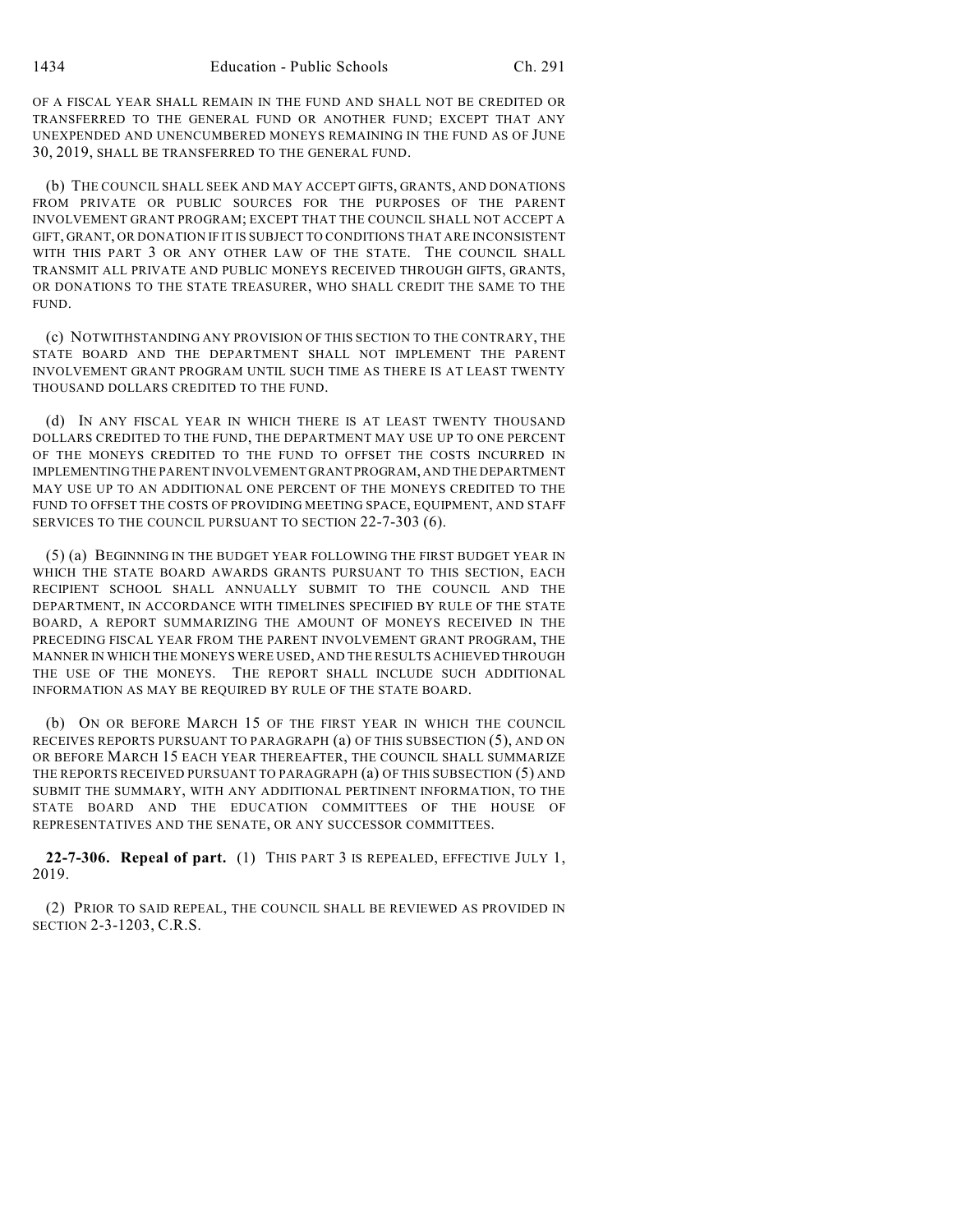**SECTION 2.** 22-7-104 (1), (1.5), and (4), Colorado Revised Statutes, are amended, and the said 22-7-104 is further amended BY THE ADDITION OF A NEW SUBSECTION, to read:

**22-7-104. School district accountability committees.** (1) The board of education of each school district in the state shall adopt a plan for a local accountability program designed to measure the adequacy and efficiency of educational programs offered by the district. Except as provided in subsection (4) of this section, the board shall appoint or create a process for the election of a THE school district accountability committee that APPOINTED OR ELECTED AS PROVIDED IN SUBSECTION (1.3) OF THIS SECTION shall make recommendations to the board relative to the program of accountability, but it shall be the responsibility of the board to implement the provisions of this section. The areas of study by the district accountability committee and other appropriate accountability committees shall be cooperatively determined at least annually by the committee and the board of education. The school district accountability committee shall consist of at least three parents of students enrolled in a public school in the school district who are not employees or related to employees of the district, one teacher, one school administrator, and one person from the community who is involved in business.

(1.3) (a) EACH SCHOOL DISTRICT BOARD OF EDUCATION SHALL APPOINT, OR CREATE A PROCESS FOR ELECTION OF, A SCHOOL DISTRICT ACCOUNTABILITY COMMITTEE. EACH SCHOOL DISTRICT ACCOUNTABILITY COMMITTEE SHALL CONSIST OF AT LEAST THE FOLLOWING PERSONS:

(I) AT LEAST ONE PERSON WHO IS A TEACHER EMPLOYED BY THE SCHOOL DISTRICT;

(II) AT LEAST ONE PERSON WHO IS AN ADMINISTRATOR EMPLOYED BY THE SCHOOL DISTRICT;

(III) AT LEAST ONE PERSON WHO IS INVOLVED IN BUSINESS IN THE COMMUNITY WITHIN THE SCHOOL DISTRICT BOUNDARIES; AND

(IV) AT LEAST THREE PERSONS WHO ARE PARENTS OF STUDENTS ENROLLED IN PUBLIC SCHOOLS OF THE SCHOOL DISTRICT.

(b) A PERSON MAY NOT BE APPOINTED OR ELECTED TO FILL MORE THAN ONE OF THE MEMBER POSITIONS REQUIRED IN PARAGRAPH (a) OF THIS SUBSECTION (1.3) IN A SINGLE TERM.

(c) IF A SCHOOL DISTRICT BOARD OF EDUCATION CHOOSES TO INCREASE THE NUMBER OF PERSONS ON THE SCHOOL DISTRICT ACCOUNTABILITY COMMITTEE, IT SHALL ENSURE THAT THE NUMBER OF PARENTS APPOINTED OR ELECTED TO THE COMMITTEE PURSUANT TO SUBPARAGRAPH (IV) OF PARAGRAPH (a) OF THIS SUBSECTION (1.3) EXCEEDS THE NUMBER OF REPRESENTATIVES FROM THE GROUP WITH THE NEXT HIGHEST REPRESENTATION.

(d) IF A SCHOOL DISTRICT BOARD OF EDUCATION APPOINTS THE MEMBERS OF A SCHOOL DISTRICT ACCOUNTABILITY COMMITTEE, THE SCHOOL DISTRICT BOARD OF EDUCATION, TO THE EXTENT PRACTICABLE, SHALL ENSURE THAT THE PARENTS WHO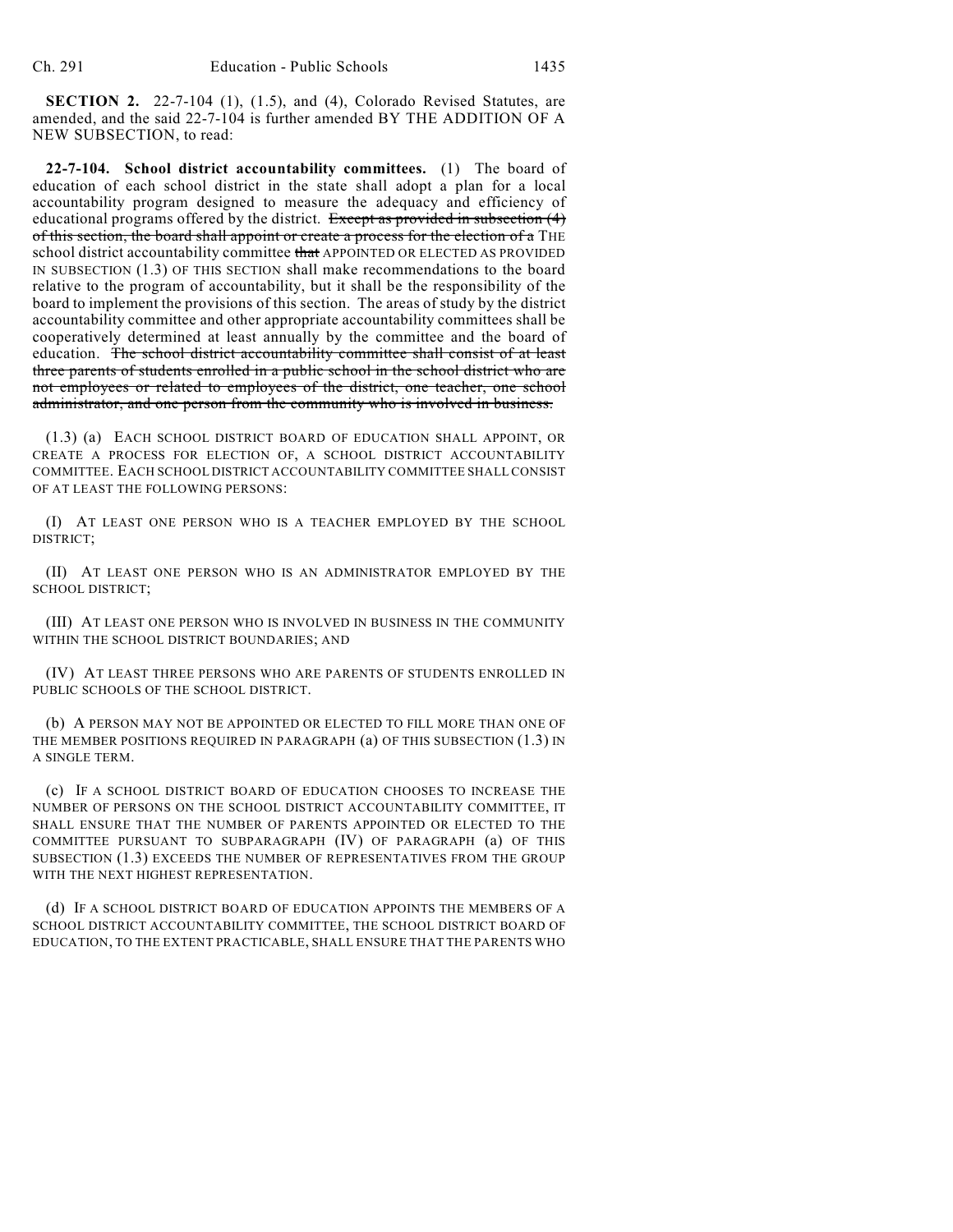ARE APPOINTED REFLECT THE STUDENT POPULATIONS THAT ARE SIGNIFICANTLY REPRESENTED WITHIN THE SCHOOL DISTRICT. SAID STUDENT POPULATIONS MAY INCLUDE, BUT NEED NOT BE LIMITED TO:

(I) STUDENTS WHO ARE MEMBERS OF NON-CAUCASIAN RACES;

(II) STUDENTS WHO ARE ELIGIBLE FOR FREE OR REDUCED-COST LUNCH THROUGH THE FEDERAL "NATIONAL SCHOOL LUNCH ACT", 42 U.S.C. SEC. 1751 ET SEQ.;

(III) STUDENTS WHOSE DOMINANT LANGUAGE IS NOT ENGLISH, AS DEFINED IN SECTION 22-24-103 (4);

(IV) STUDENTS WHO ARE MIGRANT CHILDREN, AS DEFINED IN SECTION 22-23-103  $(2);$ 

(V) STUDENTS WHO ARE IDENTIFIED AS CHILDREN WITH DISABILITIES PURSUANT TO SECTION 22-20-108; AND

(VI) STUDENTS WHO ARE IDENTIFIED AS GIFTED AS DEFINED IN SECTION 22-20-103 (13).

(1.5) (a) EXCEPT AS OTHERWISE PROVIDED IN PARAGRAPH (b) OF THIS SUBSECTION (1.5), A PARENT SHALL NOT BE ELIGIBLE TO SERVE ON A SCHOOL DISTRICT ACCOUNTABILITY COMMITTEE IF HE OR SHE IS EMPLOYED BY, OR IS A RELATIVE OF A PERSON WHO IS EMPLOYED BY, THE SCHOOL DISTRICT, INCLUDING BEING EMPLOYED AT A PUBLIC SCHOOL OF THE SCHOOL DISTRICT.

(b) IF A SCHOOL DISTRICT MAKES A GOOD FAITH EFFORT BUT IS UNABLE TO IDENTIFY A SUFFICIENT NUMBER OF PARENTS WHO ARE WILLING TO SERVE ON A SCHOOL ACCOUNTABILITY COMMITTEE AND WHO ARE NOT EXCLUDED FROM SERVING AS PROVIDED IN PARAGRAPH (a) OF THIS SUBSECTION (1.5), ONE OR MORE PARENTS WHO ARE EMPLOYED BY, OR ARE RELATED TO A PERSON WHO IS EMPLOYED BY, THE SCHOOL DISTRICT, INCLUDING BEING EMPLOYED AT A PUBLIC SCHOOL OF THE SCHOOL DISTRICT, MAY SERVE ON THE SCHOOL ACCOUNTABILITY COMMITTEE.

(c) As used in this section SUBSECTION  $(1.5)$ , unless the context otherwise requires, "related" or "relative" means a person's spouse, son, daughter, sister, or brother, MOTHER, OR FATHER.

(4) Any school district that demonstrates that, prior to January 1, 2000, the school district had in place a committee or council that performed at least the duties specified for a school district accountability committee in this section and section 22-7-105 is not required to appoint or elect a school district accountability committee pursuant to subsection (1) of this section. THE MEMBERS OF EACH SCHOOL DISTRICT ACCOUNTABILITY COMMITTEE SHALL SELECT FROM AMONG THE PARENT REPRESENTATIVES SERVING ON THE COMMITTEE A MEMBER TO SERVE AS CHAIR OR CO-CHAIR OF THE COMMITTEE. THE SCHOOL DISTRICT BOARD OF EDUCATION SHALL ESTABLISH THE LENGTH OF TERM FOR WHICH THE COMMITTEE CHAIR OR CO-CHAIR SHALL SERVE.

**SECTION 3.** 22-7-106, Colorado Revised Statutes, is amended to read: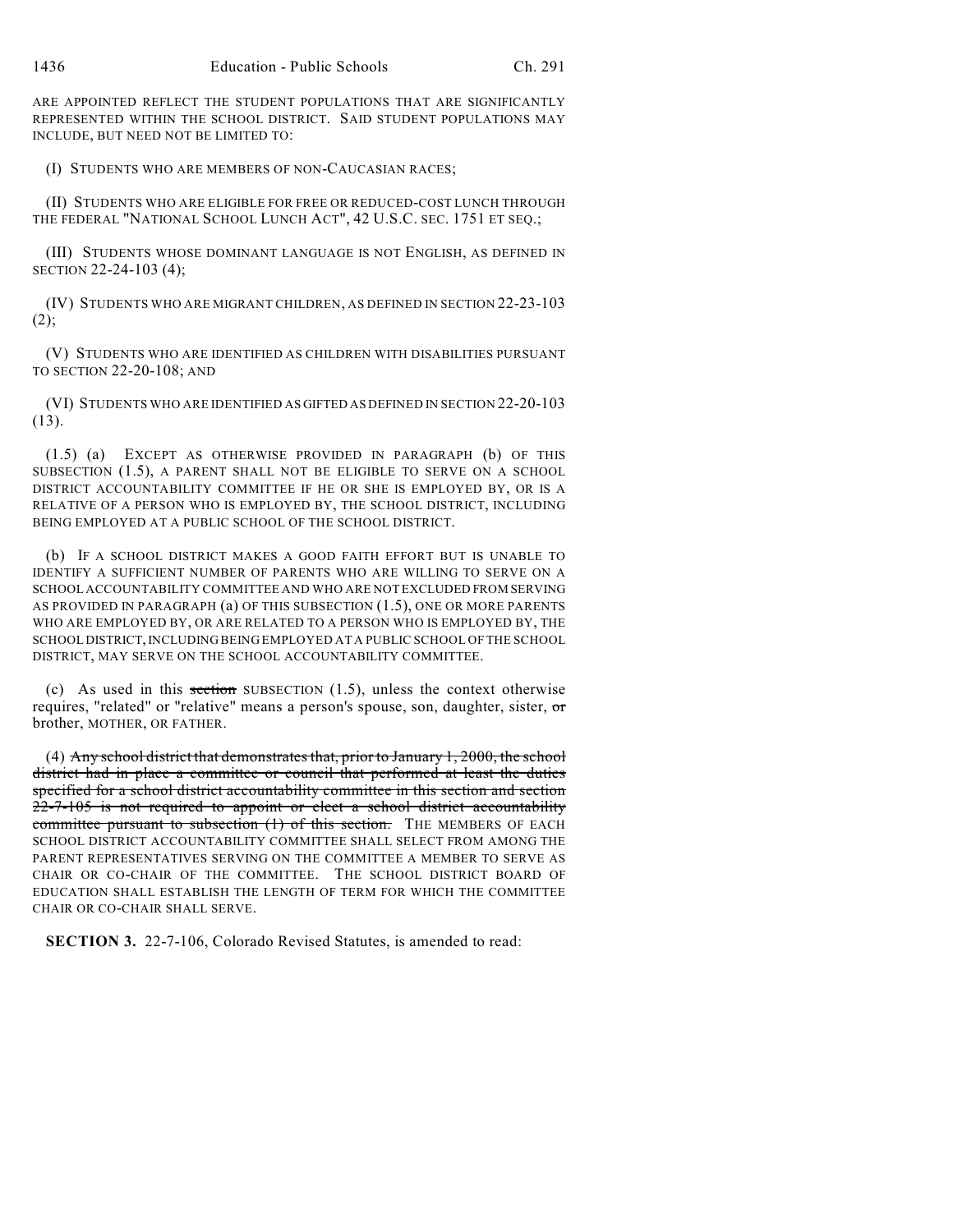**22-7-106. School accountability committees - creation - qualifications elections.** (1) (a) Except as provided in subsection (4) of this section, There shall be a school advisory council ACCOUNTABILITY COMMITTEE at each public school in each school district, INCLUDING BUT NOT LIMITED TO EACH DISTRICT CHARTER SCHOOL, and at each institute charter school created pursuant to part 5 of article 30.5 of this title. A school advisory council ACCOUNTABILITY COMMITTEE shall consist of AT LEAST seven members designated, appointed, or elected as follows:

(I) The principal of the school or the principal's designee;

(II) AT LEAST one teacher who provides instruction at the school; elected by a vote of all licensed professionals who provide instruction at the school or have an office in the school;

(III) AT LEAST three parents or legal guardians of students enrolled in the school; who are elected by a vote of the parents and legal guardians of students enrolled in the school;

(IV) AT LEAST one adult member designated by OF an organization of parents, teachers, and students recognized by the school; and

(V)  $\pm$  AT LEAST ONE person from the community. who is involved in business and who is appointed by the principal.

(a.3) THE SCHOOL DISTRICT BOARD OF EDUCATION OR THE STATE CHARTER SCHOOL INSTITUTE SHALL DETERMINE THE ACTUAL NUMBER OF PERSONS ON THE SCHOOL ACCOUNTABILITY COMMITTEE AND THE METHOD FOR SELECTING THE MEMBERS OF THE SCHOOL ACCOUNTABILITY COMMITTEE. IF THE BOARD OF EDUCATION OR THE INSTITUTE CHOOSES TO INCREASE THE NUMBER OF PERSONS ON THE SCHOOL ACCOUNTABILITY COMMITTEE, IT SHALL ENSURE THAT THE NUMBER OF PARENTS, AS DESCRIBED IN SUBPARAGRAPH (III) OF PARAGRAPH (a) OF THIS SUBSECTION (1), ON THE COMMITTEE EXCEEDS THE NUMBER OF REPRESENTATIVES FROM THE GROUP WITH THE NEXT HIGHEST REPRESENTATION.

(a.5) A PERSON MAY NOT BE SELECTED TO FILL MORE THAN ONE OF THE MEMBER POSITIONS REQUIRED IN PARAGRAPH (a) OF THIS SUBSECTION (1) IN A SINGLE TERM.

(a.7) IF THE SCHOOL DISTRICT BOARD OF EDUCATION OR THE INSTITUTE DETERMINES THAT THE MEMBERS OF A SCHOOL ACCOUNTABILITY COMMITTEE SHOULD BE APPOINTED, THE APPOINTING AUTHORITY SHALL, TO THE EXTENT PRACTICABLE, APPOINT PERSONS WHO REFLECT THE STUDENT POPULATIONS THAT ARE SIGNIFICANTLY REPRESENTED WITHIN THE SCHOOL. IF THE SCHOOL DISTRICT BOARD OF EDUCATION OR THE INSTITUTE DETERMINES THAT PERSONS SHALL BE ELECTED TO SERVE ON THE SCHOOL ACCOUNTABILITY COMMITTEE, THE SCHOOL PRINCIPAL SHALL ENCOURAGE PERSONS WHO REFLECT THE STUDENT POPULATIONS THAT ARE SIGNIFICANTLY REPRESENTED WITHIN THE SCHOOL TO SEEK ELECTION TO THE COMMITTEE. SAID STUDENT POPULATIONS MAY INCLUDE, BUT NEED NOT BE LIMITED TO:

(I) STUDENTS WHO ARE MEMBERS OF NON-CAUCASIAN RACES;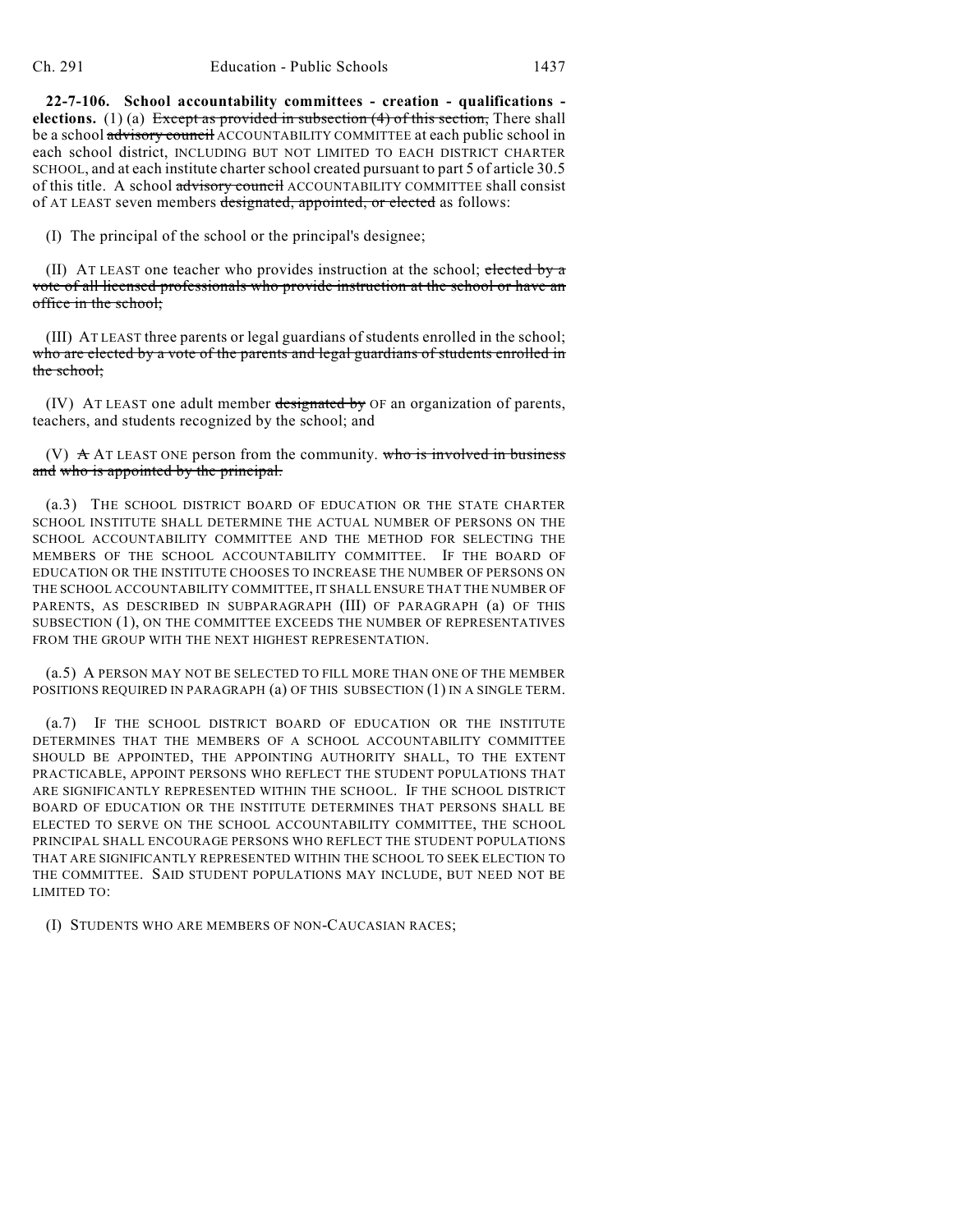(II) STUDENTS WHO ARE ELIGIBLE FOR FREE OR REDUCED-COST LUNCH THROUGH THE FEDERAL "NATIONAL SCHOOL LUNCH ACT", 42 U.S.C. SEC. 1751 ET SEQ.;

(III) STUDENTS WHOSE DOMINANT LANGUAGE IS NOT ENGLISH, AS DEFINED IN SECTION 22-24-103 (4);

(IV) STUDENTS WHO ARE MIGRANT CHILDREN, AS DEFINED IN SECTION 22-23-103  $(2)$ ;

(V) STUDENTS WHO ARE IDENTIFIED AS CHILDREN WITH DISABILITIES PURSUANT TO SECTION 22-20-108; AND

(VI) STUDENTS WHO ARE IDENTIFIED AS GIFTED AS DEFINED IN SECTION 22-20-103 (13).

(b) No more than three members of a school advisory council shall be employed by or relatives of an employee of the school district. If an election would result in more than three school district employees or persons related to school district employees serving on the council, only the number of candidates who receive the highest number of votes that will result in three school district employees or persons related to school district employees serving on the council shall become members of the council and other employees or persons related to employees shall be disqualified.

 $(b.5)$  In the case of an institute charter school, no more than three members of a school advisory council shall be employed by or relatives of an employee of the institute charter school. If an election would result in more than three school employees or persons related to school employees serving on the council, only the number of candidates who receive the highest number of votes that will result in three school employees or persons related to school employees serving on the council shall become members of the council and other employees or persons related to employees shall be disqualified.

(c) Any appointment or designation required by paragraph  $(a)$  of this subsection (1) shall be made by September 1, 2001, and by September 1 of every odd-numbered year thereafter. Any election required by paragraph (a) of this subsection (1) shall be conducted on or before October 31, 2001, October 31, 2003, and on or before October 31 of every year thereafter.

(2) Members of the council shall serve terms of two years; except that, of the members first elected, the member elected pursuant to subparagraph (II) of paragraph (a) of subsection (1) of this section and the two members with the highest number of votes cast in the election conducted pursuant to subparagraph (III) of paragraph (a) of subsection (1) of this section shall serve terms of three years.

(3) Any vacancies that may arise on the council A SCHOOL ACCOUNTABILITY COMMITTEE by reason of a member's resignation or disqualification or for any other reason shall be filled by majority action of the remaining members of the council COMMITTEE. Except for the principal, no member of the council shall serve more than two consecutive, full terms, plus any balance remaining on an unexpired term if the initial appointment was to fill a vacancy.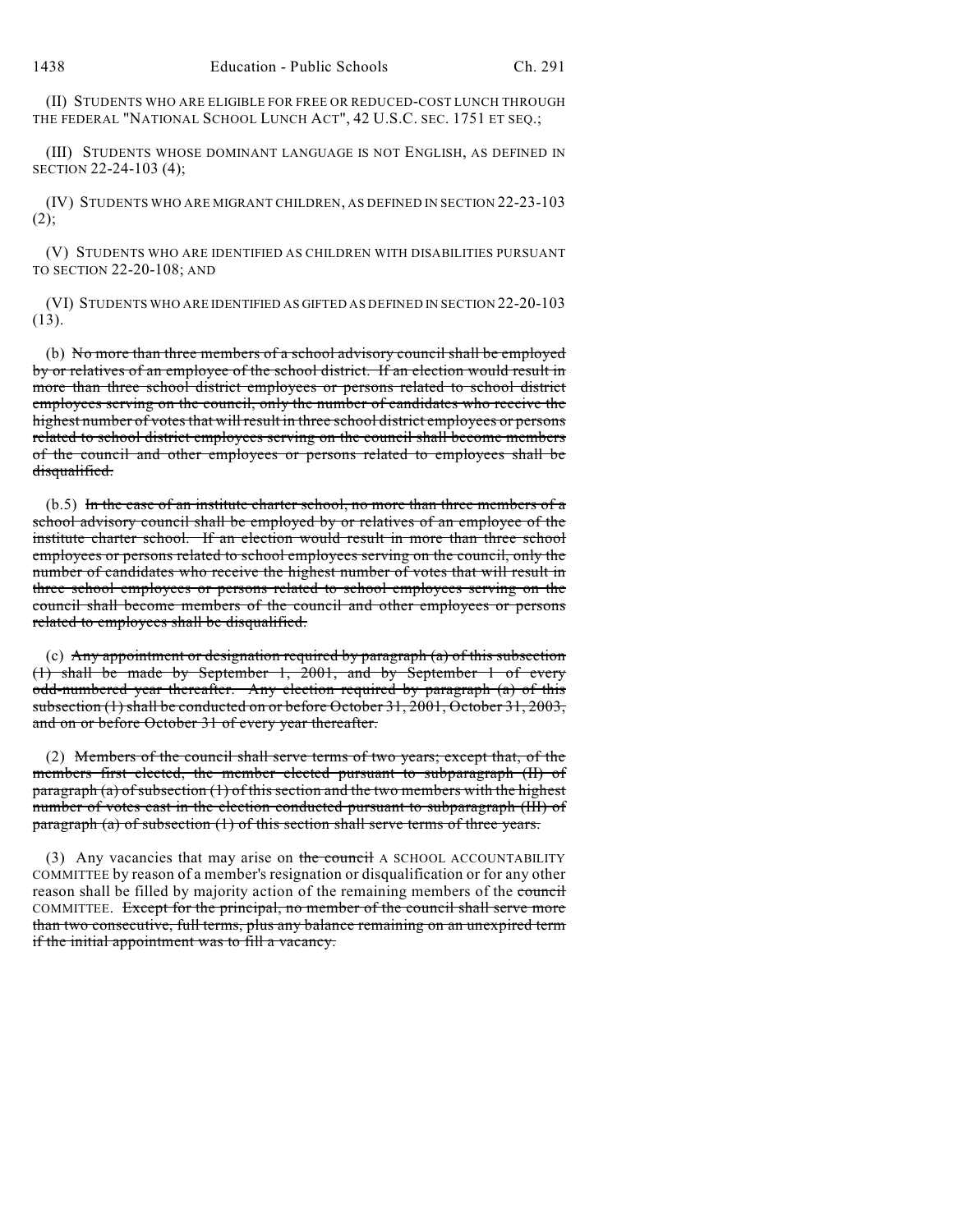(3.5) THE MEMBERS OF EACH SCHOOL ACCOUNTABILITY COMMITTEE SHALL ANNUALLY SELECT FROM AMONG THE PARENT REPRESENTATIVES ELECTED TO THE COMMITTEE A MEMBER TO SERVE AS CHAIR OR CO-CHAIR OF THE COMMITTEE.

(4) The school advisory council required by this section shall not be required in any school or school district that demonstrates that prior to January 1, 2000, the school or school district had in place a committee or council that performed at least the duties specified for school advisory councils in this section and section 22-7-107. NOTWITHSTANDING ANY PROVISION OF THIS SECTION TO THE CONTRARY:

(a) IF, AFTER MAKING GOOD-FAITH EFFORTS, A PRINCIPAL OR AN ORGANIZATION OF PARENTS, TEACHERS, AND STUDENTS IS UNABLE TO FIND A SUFFICIENT NUMBER OF PERSONS WHO ARE WILLING TO SERVE ON THE SCHOOL ACCOUNTABILITY COMMITTEE, THE PRINCIPAL, WITH ADVICE FROM THE ORGANIZATION OF PARENTS, TEACHERS, AND STUDENTS, MAY ESTABLISH AN ALTERNATIVE MEMBERSHIP PLAN FOR THE SCHOOL ACCOUNTABILITY COMMITTEE, WHICH PLAN SHALL REFLECT THE MEMBERSHIP SPECIFIED IN PARAGRAPH (a) OF SUBSECTION (1) OF THIS SECTION AS MUCH AS PRACTICABLE;

(b) THE MEMBERS OF THE GOVERNING BOARD OF A DISTRICT CHARTER SCHOOL OR AN INSTITUTE CHARTER SCHOOL MAY SERVE AS MEMBERS OF THE SCHOOL ACCOUNTABILITY COMMITTEE;

(c) IN A SCHOOL DISTRICT WITH FIVE HUNDRED OR FEWER ENROLLED STUDENTS, ONE MEMBER OF THE SCHOOL DISTRICT BOARD OF EDUCATION MAY ALSO SERVE ON A SCHOOL ACCOUNTABILITY COMMITTEE AND THE DISTRICT ACCOUNTABILITY COMMITTEE MAY SERVE AS A SCHOOL ACCOUNTABILITY COMMITTEE.

(5) As used in this section, unless the context otherwise requires, "related" or "relative" means a person's spouse, son, daughter, sister, or brother.

**SECTION 4.** The introductory portion to 22-5.5-105 (2) (a) and 22-5.5-105 (2) (a) (IV), Colorado Revised Statutes, are amended to read:

**22-5.5-105. Regional service areas - establishment - plan - governance.** (2) (a) Each plan for a regional service area shall be administered by a locally appointed regional service council, representing the following entities within the regional service area and composed of a minimum of five members; EXCEPT THAT A REGIONAL SERVICE COUNCIL INITIALLY FORMED OR REORGANIZED ON OR AFTER THE EFFECTIVE DATE OF SENATE BILL 09-090, ENACTED IN 2009, SHALL BE COMPOSED OF A MINIMUM OF SIX MEMBERS as follows:

(IV) The regional service council, within ninety days after its initial formation and each time the regional service council reorganizes thereafter, shall appoint one council member representing business and industry, and one council member representing each existing early childhood council from within the regional service area, AND, FOR A REGIONAL SERVICE COUNCIL INITIALLY FORMED OR REORGANIZED ON OR AFTER THE EFFECTIVE DATE OF SENATE BILL 09-090, ENACTED IN 2009, ONE COUNCIL MEMBER WHO IS A PARENT OF A STUDENT ENROLLED IN A PUBLIC PRESCHOOL, ELEMENTARY, SECONDARY, OR POSTSECONDARY INSTITUTION LOCATED WITHIN THE REGIONAL SERVICE AREA.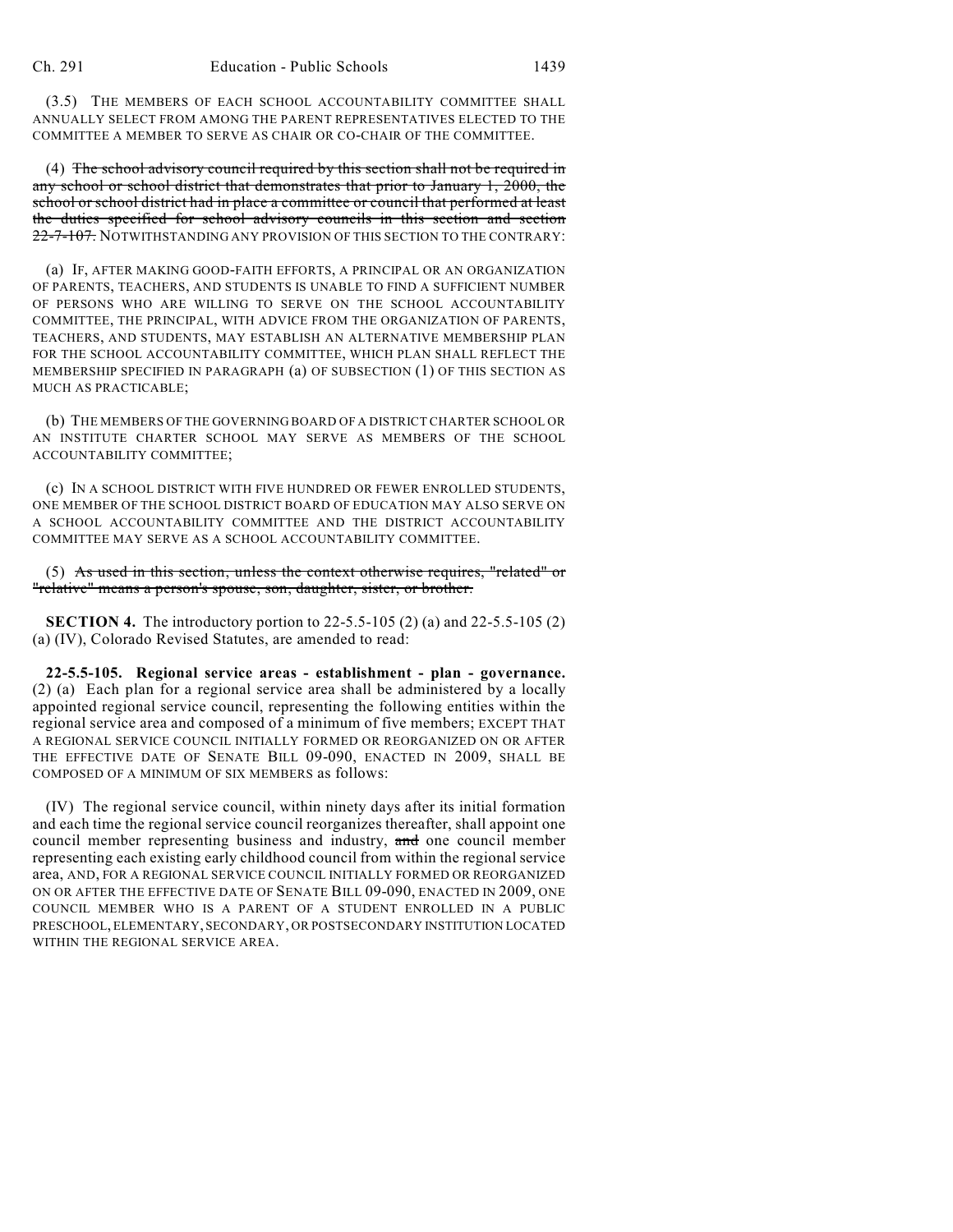**SECTION 5.** 22-13-103 (1) (k), Colorado Revised Statutes, is amended to read:

**22-13-103. School leadership academy board - created - duties - reports repeal.** (1) There is hereby created in the department the school leadership academy board, which shall consist of fourteen members appointed by the commissioner as follows:

(k) Four members who shall be appointed at the discretion of the commissioner. FOR APPOINTMENTS MADE AFTER SEPTEMBER 1, 2008, AT LEAST ONE OF THE MEMBERS APPOINTED PURSUANT TO THIS PARAGRAPH (k) SHALL BE A PARENT OF A STUDENT ENROLLED IN A PUBLIC SCHOOL OF THE STATE.

**SECTION 6.** 22-30.5-505 (2) (a), Colorado Revised Statutes, is amended to read:

**22-30.5-505. State charter school institute - institute board - appointment powers and duties - rules.** (2) (a) The institute board shall consist of nine members, no more than five of whom are members of the same political party. Seven of the members shall be appointed by the governor, with the consent of the senate, and two of the members shall be appointed by the commissioner. In making the appointments, the governor and the commissioner shall ensure the institute board reflects the geographic diversity of the state. IN MAKING APPOINTMENTS ON AND AFTER THE EFFECTIVE DATE OF SENATE BILL 09-090, ENACTED IN 2009, THE GOVERNOR AND THE COMMISSIONER SHALL ENSURE THAT AT LEAST ONE MEMBER OF THE INSTITUTE BOARD IS A PARENT OF A STUDENT WHO IS, OR WHO HAS BEEN, ENROLLED IN AN INSTITUTE CHARTER SCHOOL. Members appointed to the institute board shall have experience in at least one of the following areas:

(I) Experience as a charter school board member or founder of a charter school;

(II) Experience as a public school administrator with experience working with charter schools;

- (III) Financial management expertise;
- (IV) Detailed knowledge of charter school law;
- (V) Other board or public service experience;
- (VI) Experience as a public school teacher;
- (VII) On-line education and on-line curriculum development expertise;
- (VIII) School district special education expertise; and
- (IX) Curriculum and assessment expertise.

**SECTION 7.** 22-30.5-505 (2) (d), Colorado Revised Statutes, is amended to read:

**22-30.5-505. State charter school institute - institute board - appointment -**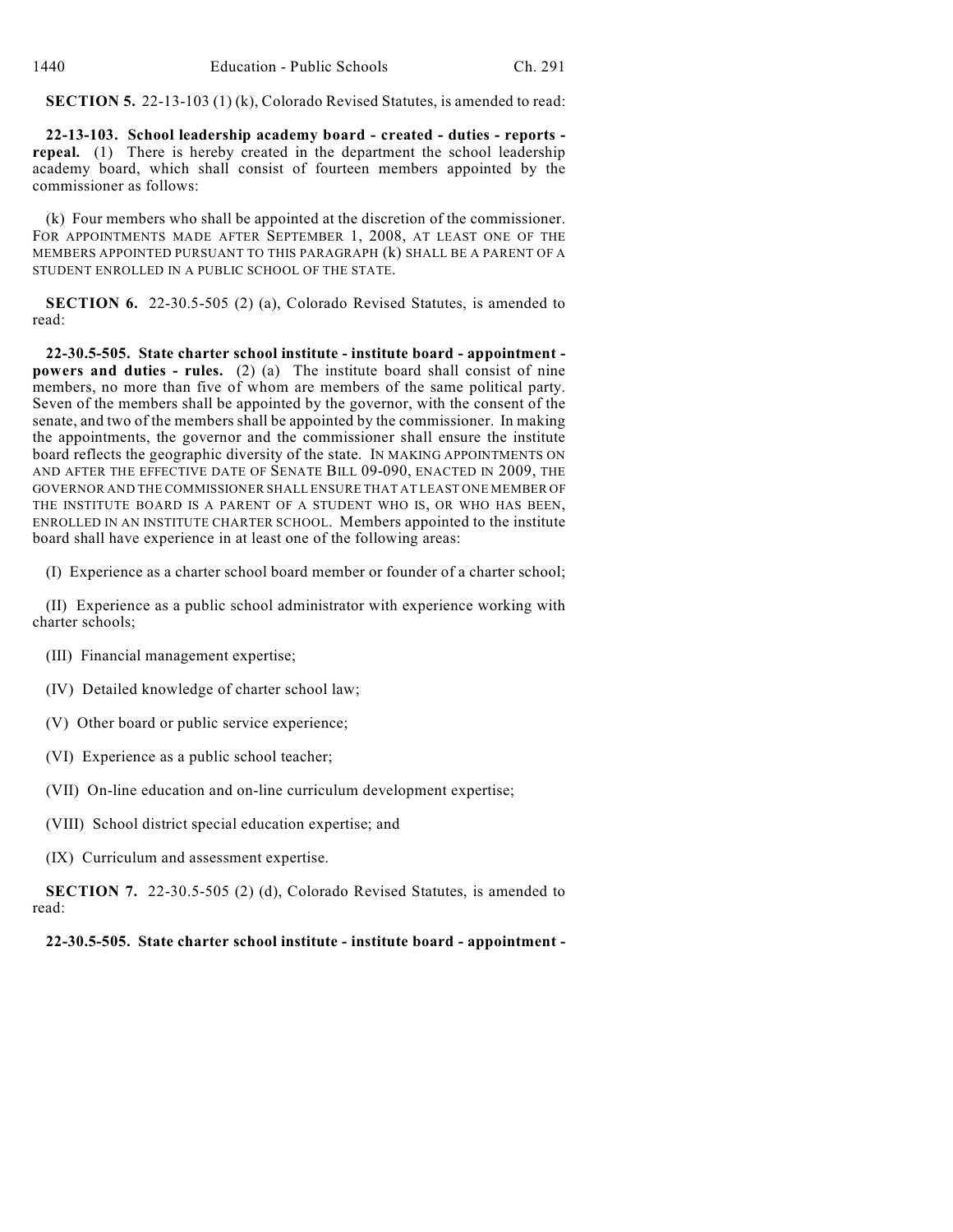**powers and duties - rules.** (2) (d) For any board member appointed on or after May 22, 2008, during his or her term of office, a member of the institute board shall not be a member of the general assembly; an officer, employee, or board member of a school district; or charter school in the state; a member of the state board; or an employee of the institute board or the department of education.

**SECTION 8.** 22-80-103 (1) (a), Colorado Revised Statutes, is amended to read:

**22-80-103. Board of trustees - appointments - powers - duties - fund created.** (1) (a) There is hereby created by a **type 1** transfer in the department of education a board of trustees for the Colorado school for the deaf and the blind. The board of trustees shall consist of seven members who are residents of Colorado, appointed by the governor with the consent of the senate. Of these seven members, at least one appointee shall be a blind person and at least one appointee shall be a deaf person. BEGINNING WITH THE FIRST APPOINTMENT MADE ON OR AFTER THE EFFECTIVE DATE OF SENATE BILL 09-090, ENACTED IN 2009, THE GOVERNOR SHALL ENSURE THAT, OF THE SEVEN MEMBERS OF THE BOARD OF TRUSTEES, AT LEAST ONE APPOINTEE IS THE PARENT OF A CHILD WHO IS DEAF OR BLIND OR BOTH.

**SECTION 9.** 23-1-103 (1) (b) and (1) (c), Colorado Revised Statutes, are amended to read:

**23-1-103. Advisory committee to the Colorado commission on higher education.** (1) There is hereby established an advisory committee to the commission for the purpose of suggesting solutions for the problems and needs of higher education and maintaining liaison with the general assembly and the governing boards for state-supported institutions of higher education. The advisory committee shall consist of not less than thirteen members, to be designated as follows:

(b) One member shall be selected and designated by the commission to represent the faculty in the state and one member shall be selected and designated by the commission to represent the students in the state. ON AND AFTER THE EFFECTIVE DATE OF SENATE BILL 09-090, ENACTED IN 2009, THE COMMISSION SHALL SELECT AND DESIGNATE ONE MEMBER WHO, AT THE TIME OF DESIGNATION, IS A PARENT OF A STUDENT WHO IS ENROLLED IN A STATE-SUPPORTED INSTITUTION OF HIGHER EDUCATION IN COLORADO TO REPRESENT THE PARENTS OF STUDENTS.

(c) Not more than five FOUR additional members representing educational or other groups may be selected and designated by the commission to serve on the advisory committee.

**SECTION 10.** 22-7-107 (1) and the introductory portion to 22-7-107 (2), Colorado Revised Statutes, are amended to read:

**22-7-107. School accountability committee recommendations - meetings.** (1) In addition to any other duties and powers provided for by law, the school advisory council ACCOUNTABILITY COMMITTEE of each public school shall make recommendations to the principal of the school regarding the prioritization of expenditures of school moneys. The principal shall consider such recommendations made by the school advisory council ACCOUNTABILITY COMMITTEE regarding the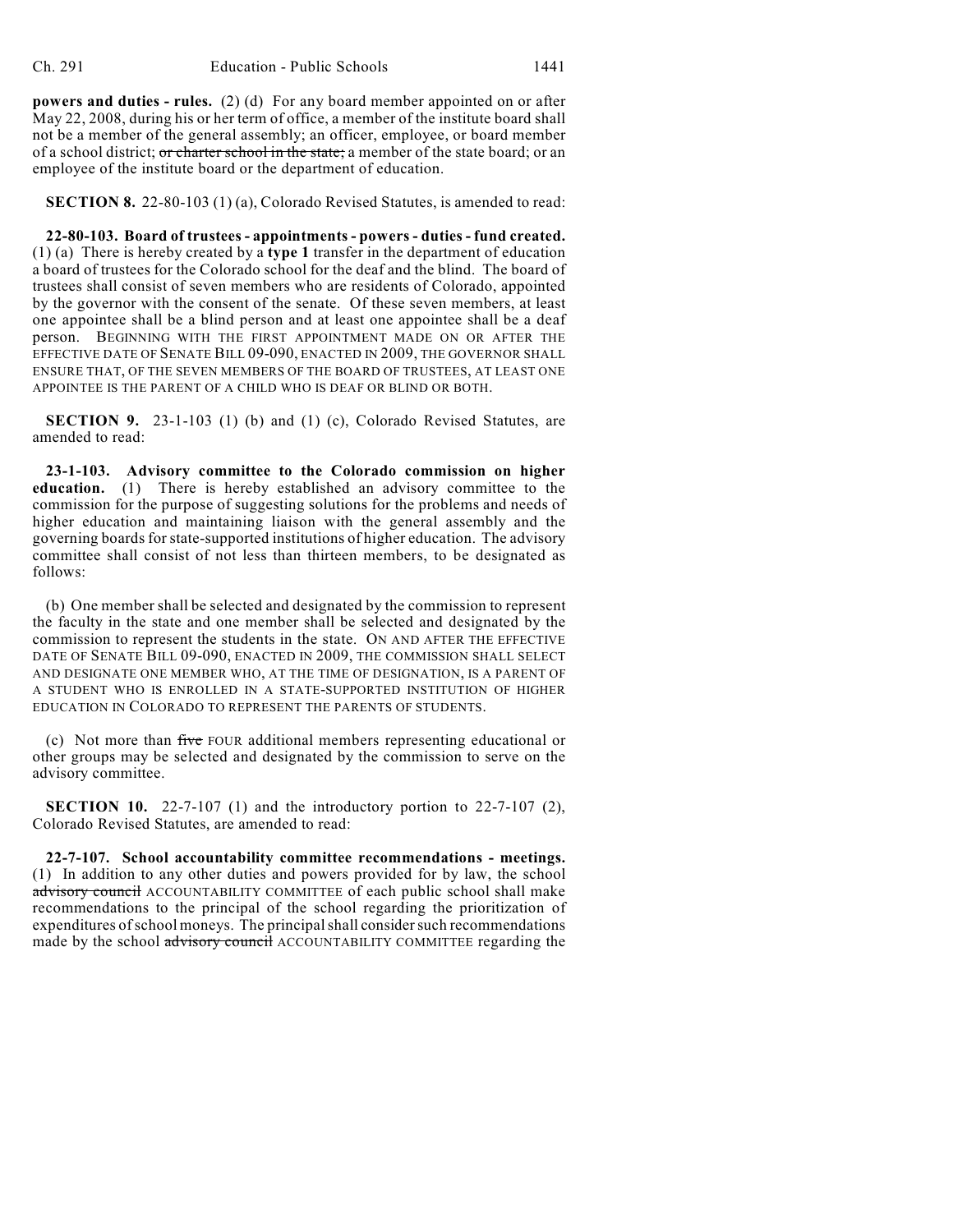expenditure of any state, federal, local, or private grants and any other discretionary funds MONEYS.

(2) Each school advisory council ACCOUNTABILITY COMMITTEE shall meet at least quarterly to discuss:

**SECTION 11.** 22-7-205 (1), Colorado Revised Statutes, is amended to read:

**22-7-205. Local goals and objectives and plans to improve educational achievement and graduation rates.** (1) No later than June 15, 1989, and then no later than September 1, 1990, and September 1 of each year thereafter, the school advisory council ACCOUNTABILITY COMMITTEE for each school building in the state shall adopt high, but achievable, goals and objectives for the improvement of education in its building and shall adopt a plan to improve educational achievement in the school, to implement methods of maximizing graduation rates from the secondary schools of the district, and to increase the ratings for the school's accreditation category established pursuant to section 22-11-202. Each building's goals and objectives and plan shall be reviewed by the district accountability committee before its submission to the board of education of the district. Procedures for the implementation of the plan shall be included in the budget submitted to the board of education pursuant to section 22-44-108.

**SECTION 12.** 22-7-207, Colorado Revised Statutes, is amended to read:

**22-7-207. School accountability committees - recommendations prioritization of school expenditures.** In addition to any other duties and powers provided for by law, the school advisory council ACCOUNTABILITY COMMITTEE for each school building in the state shall make recommendations to the chief executive officer of the school relative to the prioritization of expenditures of school district moneys by such school. In addition, a copy of such recommendations shall be sent to the accountability committee of the school district and to the board of education of such school district. The chief executive officer shall consider such recommendations made by the school advisory council ACCOUNTABILITY COMMITTEE in formulating budget requests to be presented to the board of education.

**SECTION 13.** 22-11-303 (1), Colorado Revised Statutes, is amended to read:

**22-11-303. Colorado school awards program - distribution of award.** (1) Any award presented by the state board pursuant to this part 3 shall be spent or distributed for use within the public school as the principal of the public school, after consultation with the school advisory council ACCOUNTABILITY COMMITTEE for the public school, deems appropriate.

**SECTION 14.** 22-30.5-104 (6) (a) and (6) (b), Colorado Revised Statutes, are amended to read:

**22-30.5-104. Charter school - requirements - authority.** (6) (a) Pursuant to contract, a charter school may operate free from specified school district policies and free from state rules, as provided in paragraph (b) of this subsection (6). Pursuant to contract, a local board of education may waive locally imposed school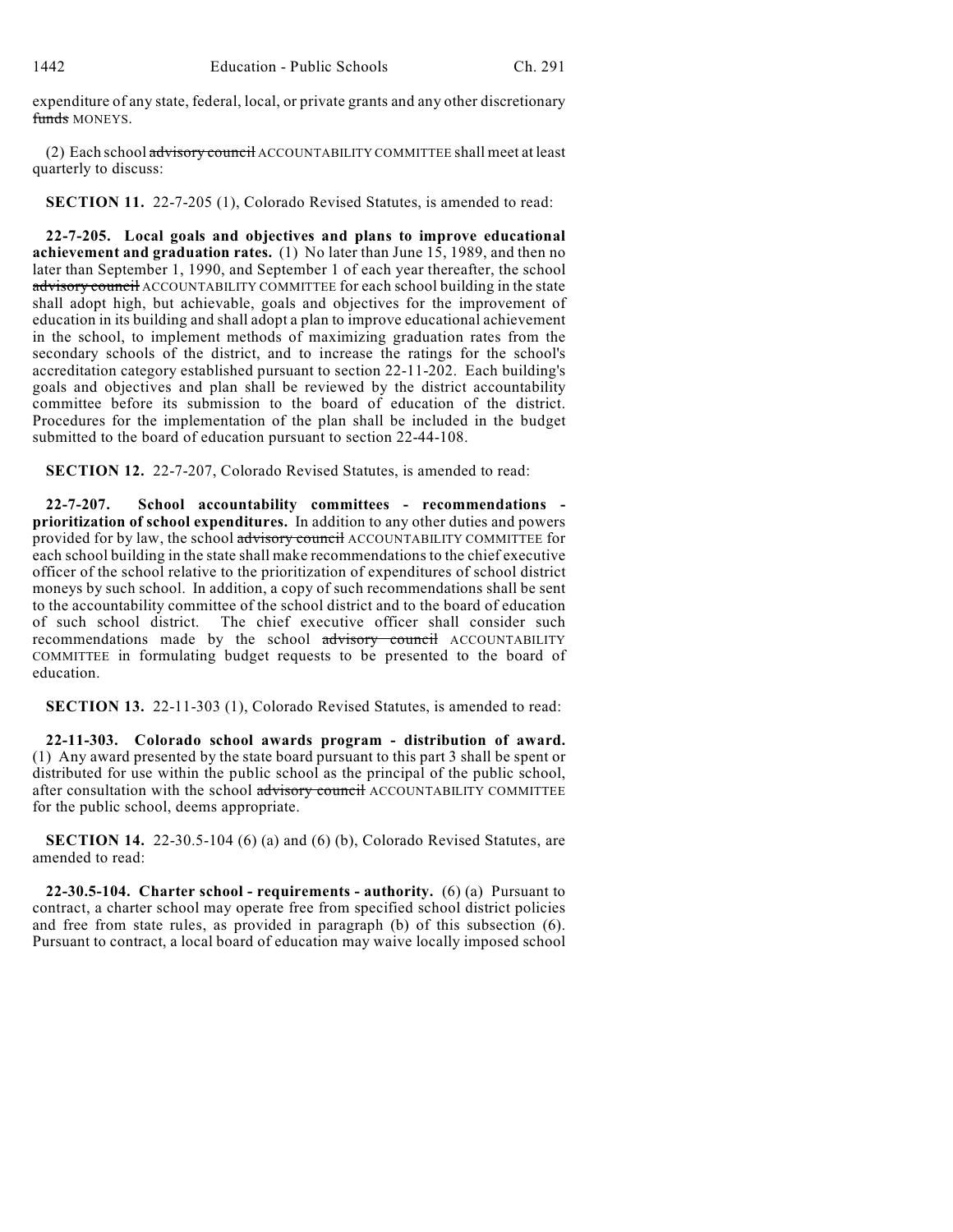district requirements, without seeking approval of the state board; except that a charter school shall not, by contract or otherwise, operate free of the requirements contained in the "Public School Finance Act of 1994", article 54 of this title, THE REQUIREMENTS SPECIFIED IN PART 1 OF ARTICLE 7 OF THIS TITLE CONCERNING SCHOOL ACCOUNTABILITY COMMITTEES, or the requirements contained in the "Children's Internet Protection Act", article 87 of this title.

(b) The state board shall promulgate rules identifying state statutes and state rules that are automatically waived for all charter schools. A school district, on behalf of a charter school, may apply to the state board for a waiver of a state statute or state rule that is not automatically waived for charter schools by rule. Notwithstanding any provision of this subsection (6) to the contrary, the state board may not waive ANY STATUTE OR STATE RULE RELATING TO SCHOOL ACCOUNTABILITY COMMITTEES AS DESCRIBED IN SECTION 22-7-106, any statute or rule relating to the assessments required to be administered pursuant to section 22-7-409, any statute or rule necessary to prepare the school accountability reports pursuant to part 6 of article 7 of this title, any statute or rule necessary to implement the provisions of the "Public School Finance Act of 1994", article 54 of this title, or any statute or rule relating to the "Children's Internet Protection Act", article 87 of this title.

**SECTION 15.** 22-30.5-304 (1) (d) (I), Colorado Revised Statutes, is amended to read:

**22-30.5-304. Review committee - membership - recommendations.** (1) Whenever an independent charter school is to be organized pursuant to this part 3, on or before the date specified by rule adopted by the state board in accordance with section 22-30.5-303 (2) (b), the commissioner shall cause a review committee to be formed. The review committee shall consist of:

(d) (I) Two parents of students enrolled in the school who are members of the school advisory council ACCOUNTABILITY COMMITTEE and are elected by a vote of the members of the school advisory council ACCOUNTABILITY COMMITTEE.

**SECTION 16.** 22-30.5-507 (7), Colorado Revised Statutes, is amended to read:

**22-30.5-507. Institute charter school - requirements - authority.** (7) Pursuant to the charter contract, an institute charter school may operate free from specified statutes and state board rules. The state board may waive state statutory requirements or rules promulgated by the state board; except that the state board may not waive ANY STATUTE OR RULE RELATING TO SCHOOL ACCOUNTABILITY COMMITTEES AS DESCRIBED IN SECTION 22-7-106, any state statute or rule relating to the assessments required to be administered pursuant to section 22-7-409, any state statute or rule necessary to prepare the school accountability reports pursuant to part 6 of article 7 of this title, or any statute or rule necessary to implement the provisions of the "Public School Finance Act of 1994", article 54 of this title, or any state statute or rule relating to the "Children's Internet Protection Act", article 87 of this title. Any waiver of state statute or state board rule made pursuant to this subsection (7) shall be for the term of the contract for which the waiver is made. A request for a waiver may be submitted to the institute as a part of the application for an institute charter school.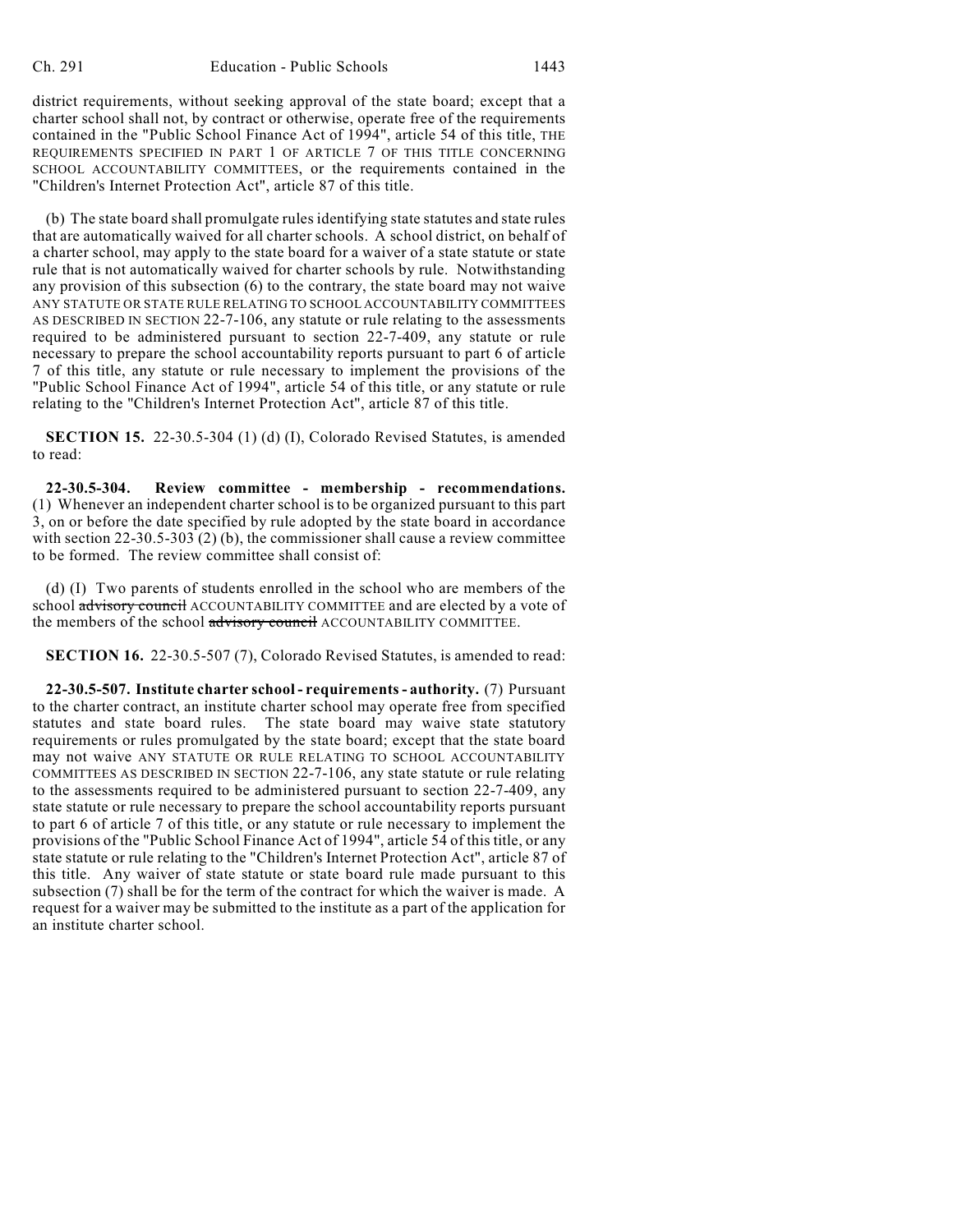**SECTION 17.** 22-32.5-104 (3) (f) and (4) (c), Colorado Revised Statutes, are amended to read:

**22-32.5-104. Innovation plans - submission - contents.** (3) Each innovation plan, whether submitted by a public school or created by a local school board through collaboration between the local school board and a public school, shall include the following information:

(f) Evidence that a majority of the administrators employed at the public school, a majority of the teachers employed at the public school, and a majority of the school advisory council ACCOUNTABILITY COMMITTEE for the public school consent to designation as an innovation school;

(4) Each plan for creating an innovation school zone, whether submitted by a group of public schools or created by a local school board through collaboration with a group of public schools, shall include the information specified in subsection (3) of this section for each public school that would be included in the innovation school zone. A plan for creating an innovation school zone shall also include the following additional information:

(c) Evidence that a majority of the administrators and a majority of the teachers employed at each public school that would be included in the innovation school zone and a majority of the school advisory council ACCOUNTABILITY COMMITTEE for each public school that would be included in the innovation school zone consent to creating the innovation school zone; and

**SECTION 18.** 22-32.5-110 (1), Colorado Revised Statutes, is amended to read:

**22-32.5-110. District of innovation - review of innovation schools and innovation school zones.** (1) Three years after the local school board of a district of innovation approves an innovation plan or a plan for creating an innovation school zone, and every three years thereafter, the local school board shall review the level of performance of the innovation school and each public school included in the innovation school zone and determine whether the innovation school or innovation school zone is achieving or making adequate progress toward achieving the academic performance results identified in the school's or zone's innovation plan. The local school board, in collaboration with the innovation school or the innovation school zone, may revise the innovation plan, including but not limited to revising the identification of the provisions of the collective bargaining agreement that need to be waived to implement the innovations, as necessary to improve or continue to improve academic performance at the innovation school or innovation school zone. Any revisions to the innovation plan shall require the consent of a majority of the teachers and a majority of the administrators employed at and a majority of the school advisory council ACCOUNTABILITY COMMITTEE for each affected public school.

**SECTION 19.** 22-2-103 (1) (g) and (1) (h), Colorado Revised Statutes, are amended, and the said 22-2-103 (1) is further amended BY THE ADDITION OF A NEW PARAGRAPH, to read:

**22-2-103. Department of education.** (1) The department of education shall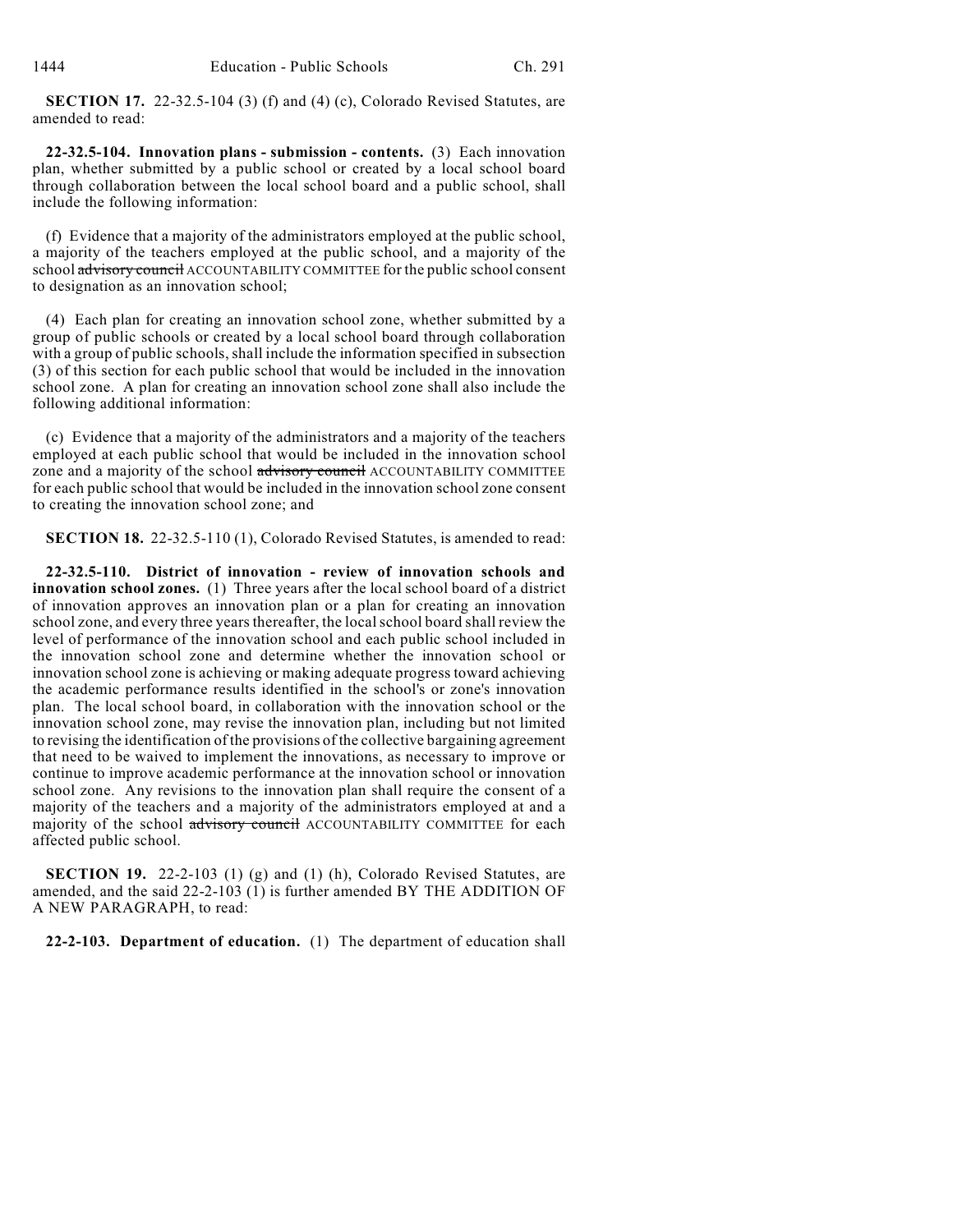include the following:

(g) The facility schools unit  $\frac{1}{\text{and}}$  CREATED IN SECTION 22-2-403;

(h) The facility schools board CREATED IN SECTION 22-2-404; AND

(i) THE COLORADO STATE ADVISORY COUNCIL FOR PARENT INVOLVEMENT IN EDUCATION CREATED IN SECTION 22-7-303.

**SECTION 20.** 24-1-115, Colorado Revised Statutes, is amended BY THE ADDITION OF A NEW SUBSECTION to read:

**24-1-115. Department of education - creation.** (14) THE DEPARTMENT OF EDUCATION SHALL INCLUDE THE COLORADO STATE ADVISORY COUNCIL FOR PARENT INVOLVEMENT IN EDUCATION CREATED IN SECTION 22-7-303, C.R.S., AND ITS POWERS, DUTIES, AND FUNCTIONS, AS IF THE COUNCIL WERE TRANSFERRED BY A **TYPE 2** TRANSFER TO THE DEPARTMENT OF EDUCATION.

**SECTION 21.** 2-3-1203 (3), Colorado Revised Statutes, is amended BY THE ADDITION OF A NEW PARAGRAPH to read:

**2-3-1203. Sunset review of advisory committees.** (3) The following dates are the dates for which the statutory authorization for the designated advisory committees is scheduled for repeal:

(ff) JULY 1, 2019: THE COLORADO STATE ADVISORY COUNCIL FOR PARENT INVOLVEMENT IN EDUCATION CREATED IN SECTION 22-7-303, C.R.S.

**SECTION 22.** 22-30.5-104 (6) (a) and (6) (b), Colorado Revised Statutes, are amended to read:

**22-30.5-104. Charter school - requirements - authority.** (6) (a) Pursuant to contract, a charter school may operate free from specified school district policies and free from state rules, as provided in paragraph (b) of this subsection (6). Pursuant to contract, a local board of education may waive locally imposed school district requirements, without seeking approval of the state board; except that a charter school shall not, by contract or otherwise, operate free of the requirements contained in the "Public School Finance Act of 1994", article 54 of this title, THE REQUIREMENTS SPECIFIED IN PART 4 OF ARTICLE 11 OF THIS TITLE CONCERNING SCHOOL ACCOUNTABILITY COMMITTEES, or the requirements contained in the "Children's Internet Protection Act", article 87 of this title.

(b) The state board shall promulgate rules identifying state statutes and state rules that are automatically waived for all charter schools. A school district, on behalf of a charter school, may apply to the state board for a waiver of a state statute or state rule that is not automatically waived for charter schools by rule. Notwithstanding any provision of this subsection (6) to the contrary, the state board may not waive ANY STATUTE OR RULE RELATING TO SCHOOL ACCOUNTABILITY COMMITTEES AS DESCRIBED IN SECTION 22-11-401, any statute or rule relating to the assessments required to be administered pursuant to section 22-7-409, any statute or rule necessary to prepare the school accountability reports pursuant to part 6 of article